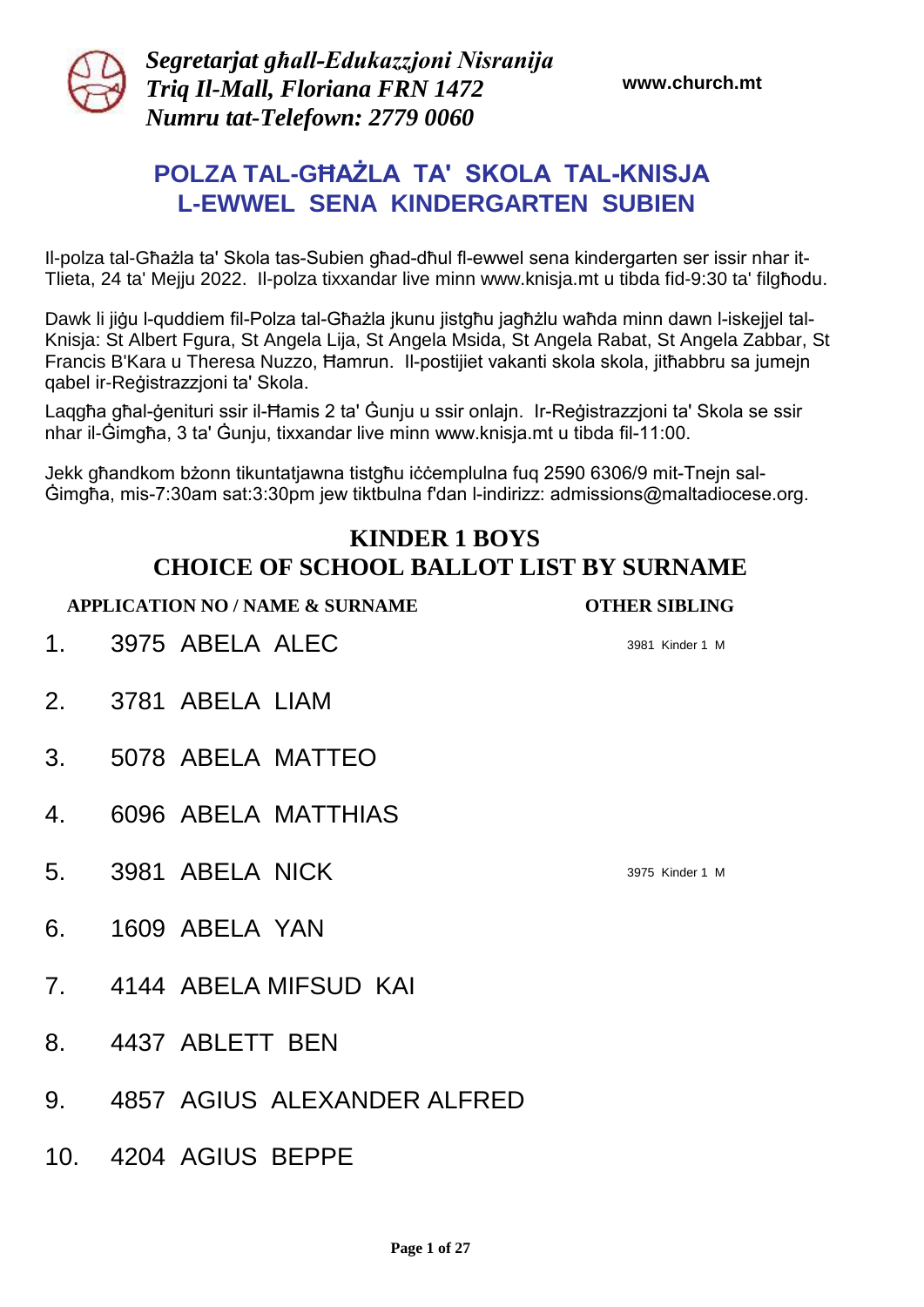**APPLICATION NO / NAME & SURNAME OTHER SIBLING**

**11.** 5501 AGIUS LEON 5502 Year 1 M

- 12. 3087 AGIUS LIAM
- 13. 4001 AGIUS MASON LEE
- 14. 5093 AGIUS MELAYAS
- 15. 3184 AGIUS ATTARD BEN
- 16. 3580 ALAMANGO LEE
- 17. 4489 ALAMANGO MIGUEL
- 18. 3322 AMATO LOWELL GIUSEPPE
- 19. 5900 ANAND RYAN RANVEER
- 20. 4506 ANEESH AIDAN JOSEPH
- 21. 4149 ATTARD ALESSIO
- 22. 4217 ATTARD BEN
- 23. 4695 ATTARD DIAZ
- 24. 3573 ATTARD GIUSEPPE
- 25. 5952 ATTARD ISAAC
- 26. 4256 ATTARD JACOB
- 27. 5700 ATTARD JAN
- 28. 3916 ATTARD KERZHIN
- 29. 4422 ATTARD LUCA 4425 Kinder 2 F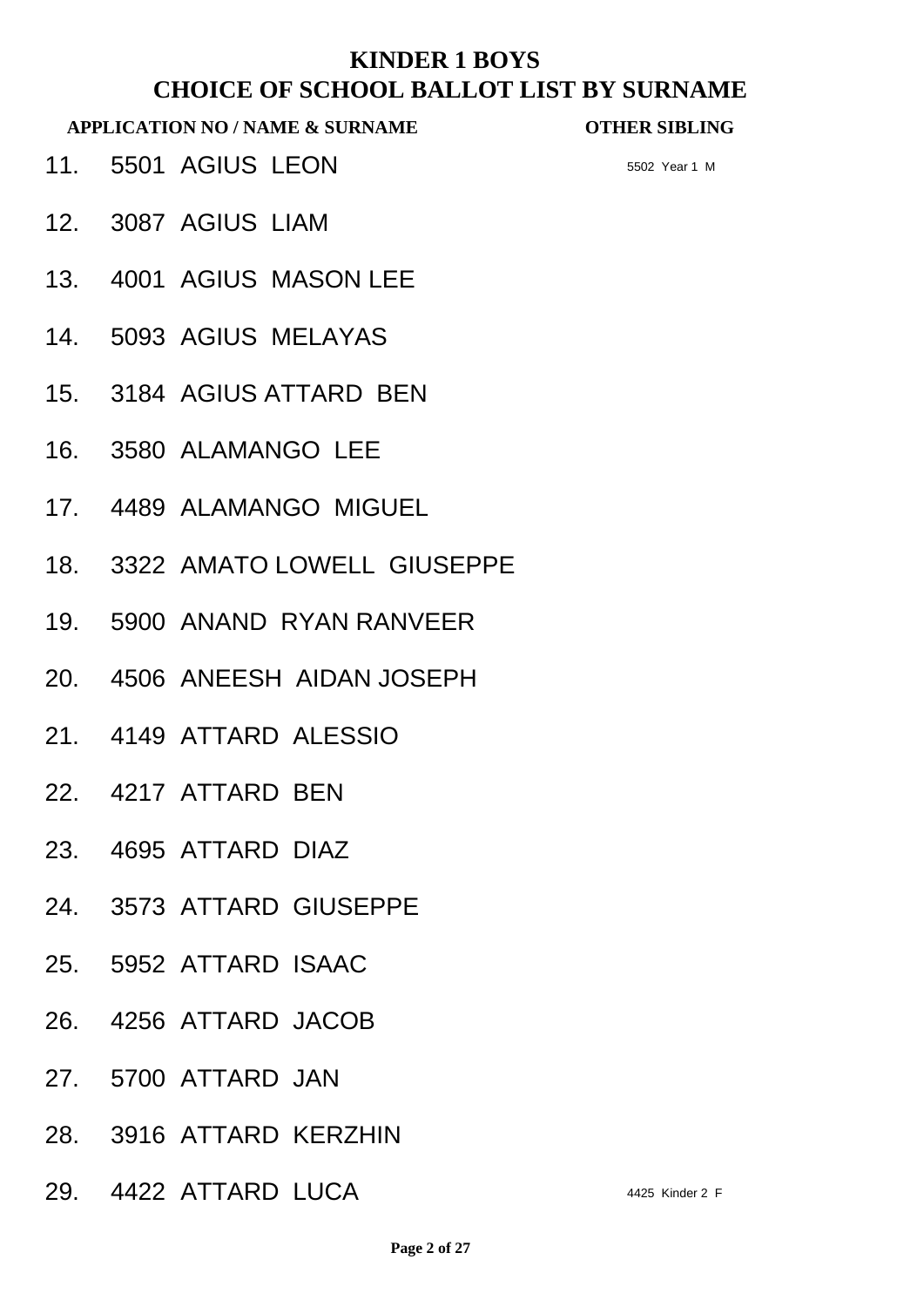- 30. 5888 ATTARD MATTEO
- 31. 5208 ATTARD NICHOLAS 5207 Kinder 2 F
- 32. 3699 ATTARD THEO LUIGI
- 33. 4554 ATTARD CASSAR ANDREA
- 34. 3427 AXISA BUSUTTIL JACK
- 35. 4557 AZZOPARDI BLAKE
- 36. 5263 AZZOPARDI DEYJEAN
- 37. 3402 AZZOPARDI HARRY
- 38. 5814 AZZOPARDI LUCA 5980 Form 1 F
- 39. 3337 AZZOPARDI OWEN
- 40. 5853 AZZOPARDI TIM
- 41. 4010 AZZOPARDI CASHA ALEXAND
- 42. 5537 AZZOPARDI GRECH ADAM
- 43. 4831 AZZOPARDI PISANI BEN
- 44. 3505 BALDACCHINO ZACK
- 45. 3075 BALZAN THOMAS
- 46. 5539 BAMETZ BONNICI JAYDEN
- 47. 3295 BARBARA SVEN
- 48. 5782 BARTOLO ANDY 819 Kinder 2 M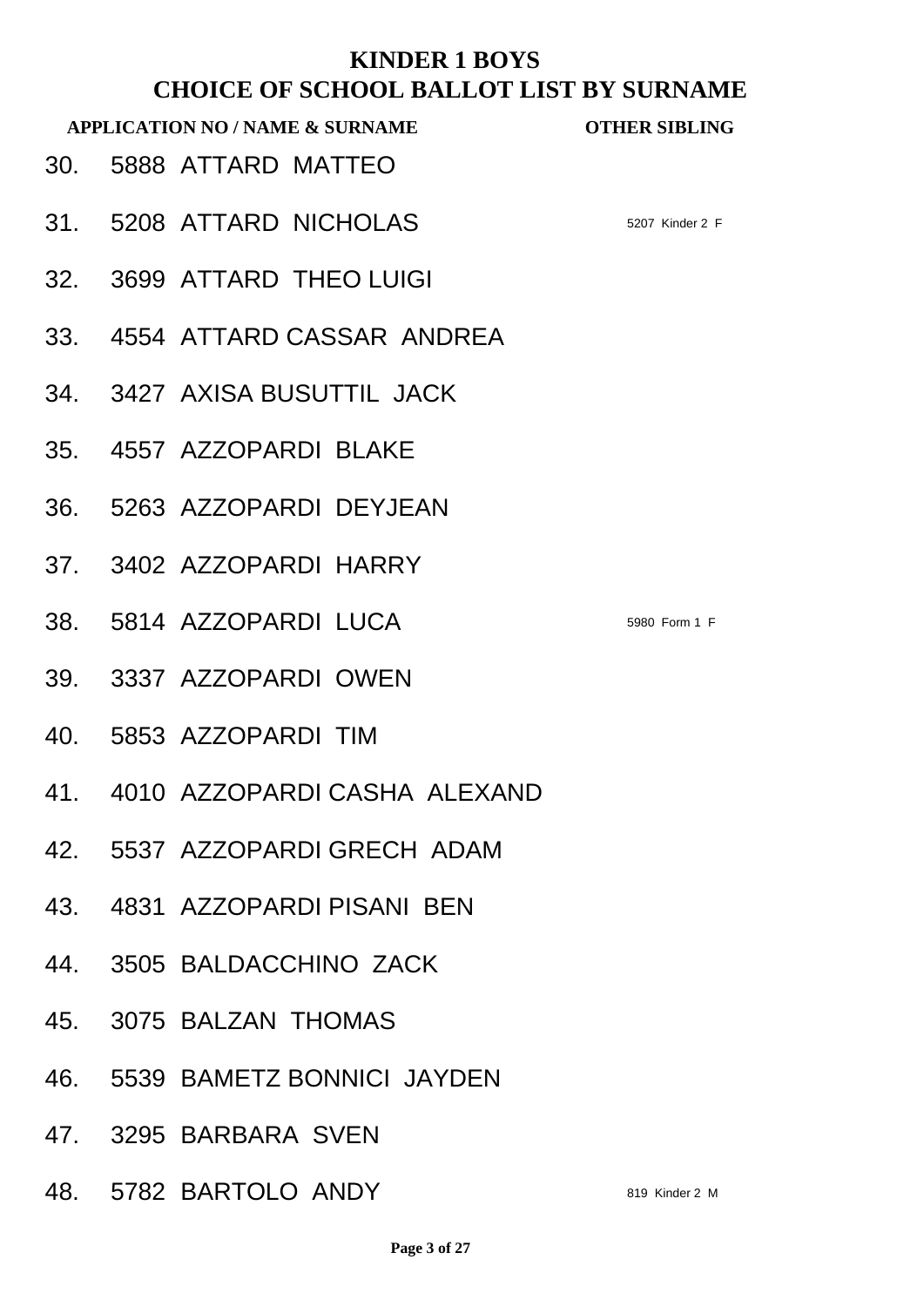- 49. 3003 BARTOLO NATHAN
- 50. 6049 BARTOLO NOAH RYAN 6050 Kinder 1 F
- 51. 3543 BARTOLO STOCKLEY KYLE
- 52. 3780 BARUN BENJAMIN
- 53. 3148 BEZZINA ZACK
- 54. 3360 BIANCHI NOAH
- 55. 3767 BIANCO JACOB
- 56. 5764 BILECI JED
- 57. 4484 BONDIN MATTHIAS
- 58. 5110 BONELLO ZACK
- 59. 4982 BONNICI DIAS JUAN
- 60. 4018 BONNICI ZAYN
- 61. 3724 BORDIERI JAKE
- 62. 4097 BORG BEN
- 63. 4925 BORG DANJEL 4921 Kinder 2 M
- 64. 3806 BORG JULIAN
- 65. 4383 BORG KAI
- 66. 3133 BORG LUCA
- 67. 4959 BORG LUCA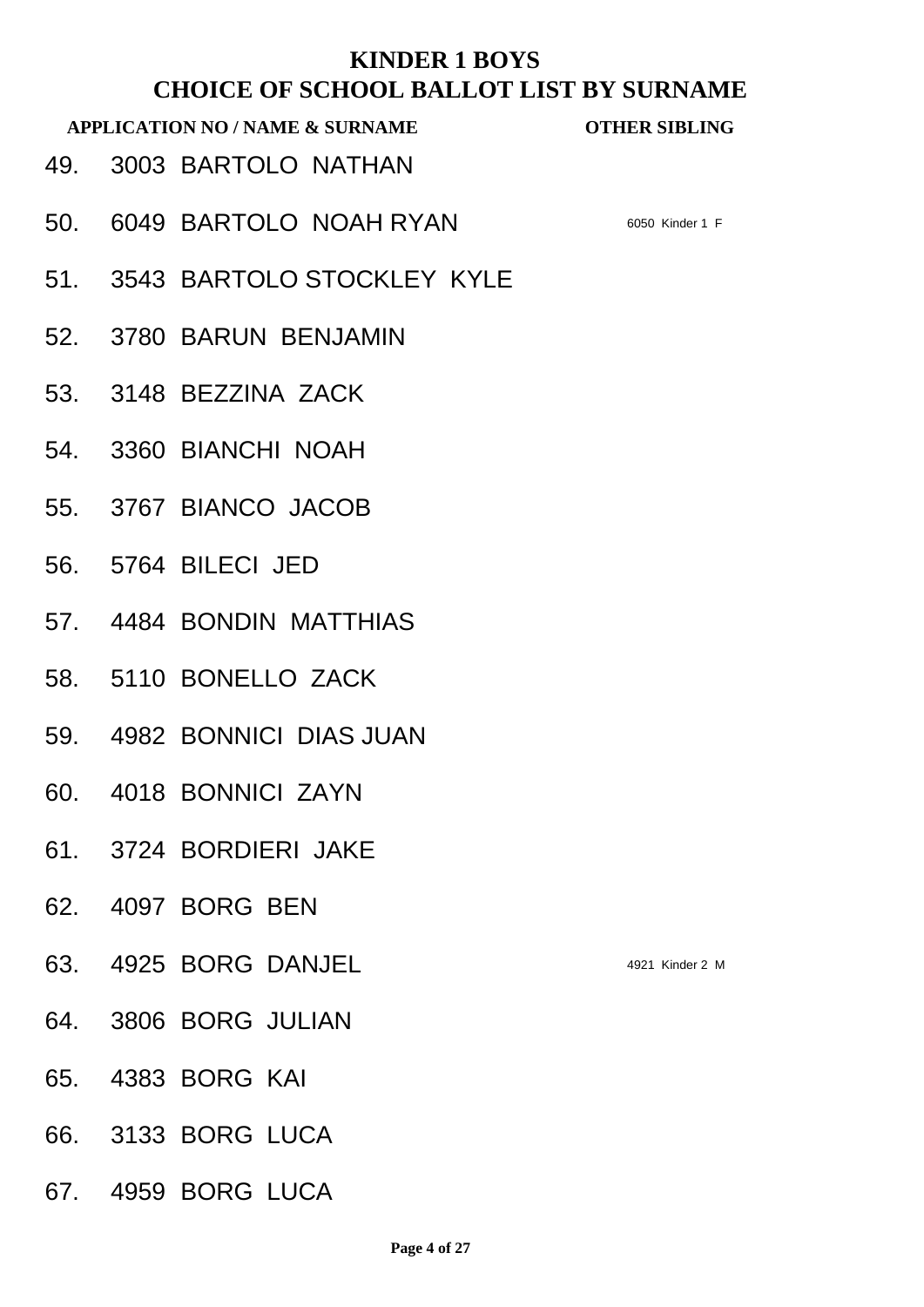- 68. 5337 BORG LUKE
- 69. 4221 BORG LYDON
- 70. 6044 BORG MATTHIAS
- 71. 4689 BORG MIGUEL
- 72. 3595 BORG NOAH
- 73. 5332 BORG TOMMY
- 74. 3485 BORG YANN
- 75. 3475 BORG ZVEILEN
- 76. 3287 BORG DEMICOLI BEN
- 77. 5473 BORG DIMECH ANDRE
- 78. 3252 BORG INGUANEZ MATTHEW
- 79. 5386 BORG OLIVIER LUKE
- 80. 5631 BOWELL ANDREW 5634 Kinder 2 M
- 81. 4780 BOWLER GIANNI 4783 4776 Kinder 1 / Year 1 FM
- 82. 5100 BRIFFA ZAC
- 83. 4645 BRINCAT DALE
- 84. 5547 BRINCAT GIULIANO
- 85. 4459 BRINCAT JACK 4458 Kinder 2 F
- 86. 3552 BRINCAT MAX CHARLIE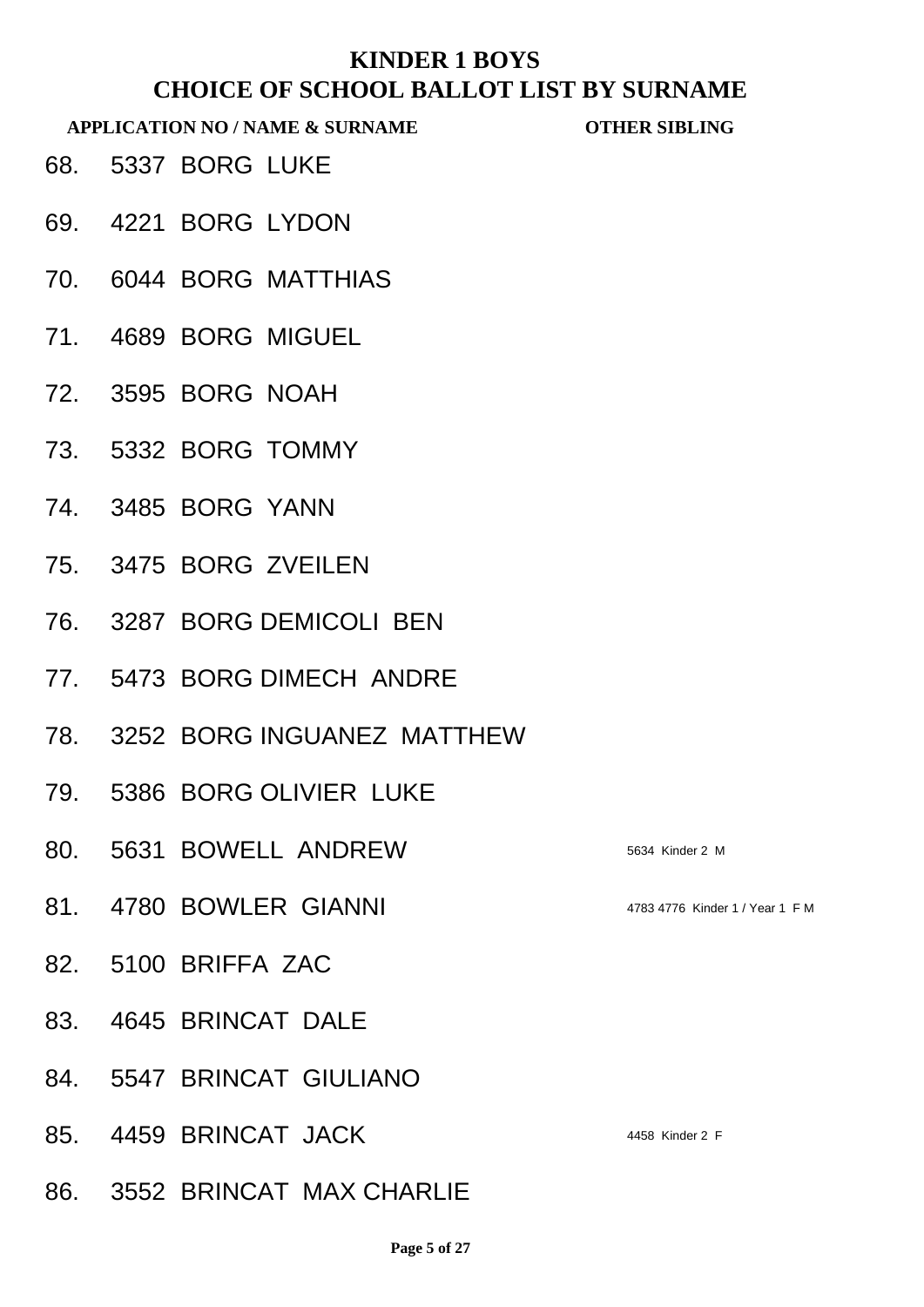- 87. 3623 BRYDON KAI
- 88. 5041 BUGEJA BENJAMIN 5039 Kinder 2 F

- 89. 3929 BUGEJA DALE
- 90. 1356 BUGEJA LUC ALLEN
- 91. 4278 BUGEJA MIKELE VITTORIO
- 92. 4075 BUGEJA NATHANIEL
- 93. 4669 BUGEJA OLIVER
- 94. 6078 BUHAGIAR BEN
- 95. 3656 BUHAGIAR LUIGI
- 96. 3339 BUSUTTIL LEO
- 97. 5281 BUSUTTIL LINWOOD NEIL
- 98. 4333 BUTTIGIEG BUGELLI OLLIE
- 99. 3987 CACHIA THOMAS
- 100. 3982 CACHIA BORG KRESHAN
- 101. 5353 CAIN ERIC
- 102. 5923 CALI O'BERG KAI
- 103. 5608 CALLEJA CARSTEN
- 104. 5841 CALLEJA KANE
- 105. 3193 CALLEJA MATTEO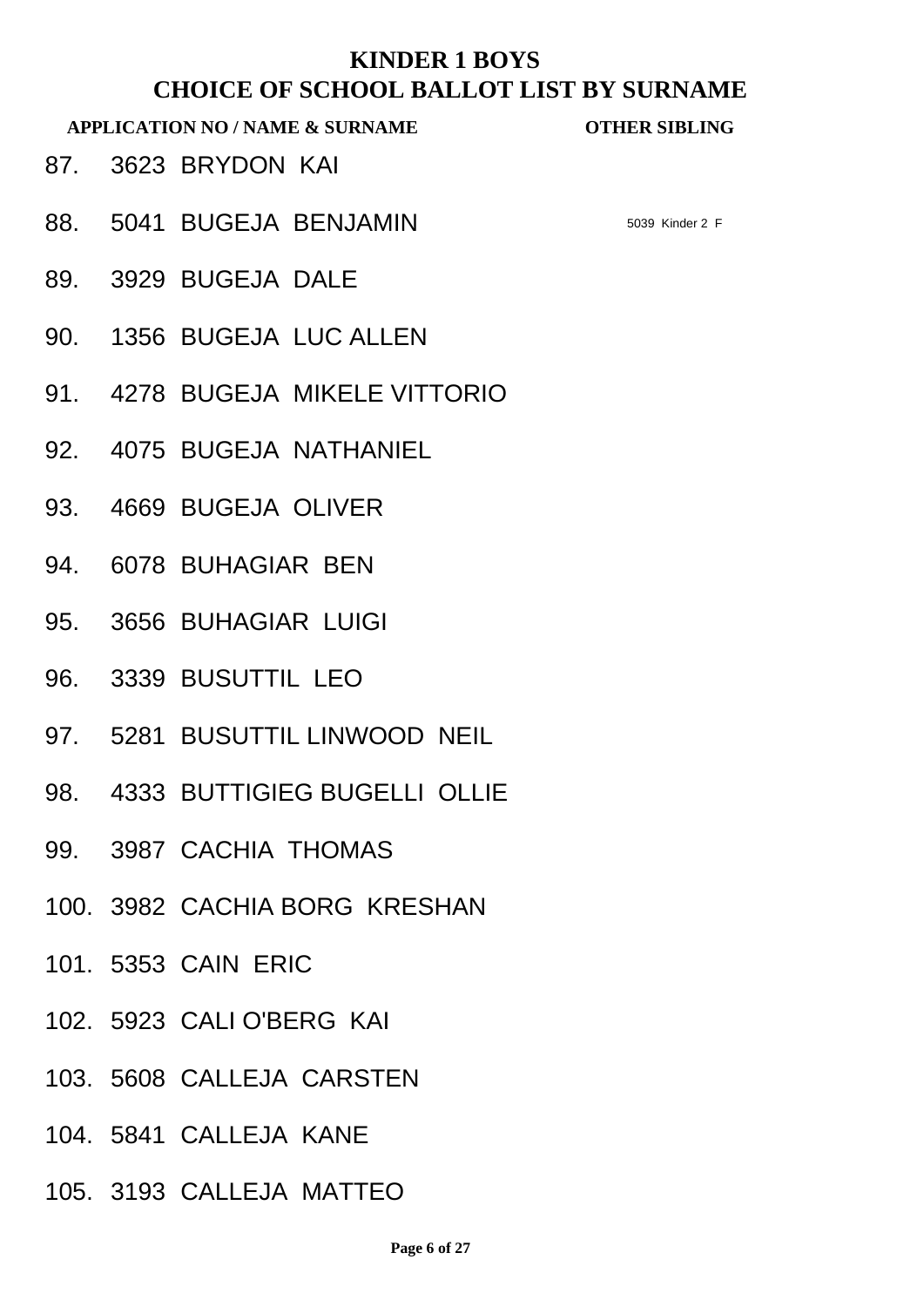- 106. 3553 CALLEJA MATTEO
- 107. 5798 CALLEJA SHAZEN
- 108. 3127 CALLEJA TIMOTHY
- 109. 5986 CALLUS THOMAS
- 110. 5081 CAMENZULI ABDILLA BEPPE
- 111. 4304 CAMILLERI ALEXANDER
- 112. 3242 CAMILLERI BEN
- 113. 3513 CAMILLERI BEN
- 114. 5752 CAMILLERI BEN
- 115. 3115 CAMILLERI BENJI
- 116. 5335 CAMILLERI DRAKE
- 117. 5478 CAMILLERI JACQUES
- 118. 4068 CAMILLERI JAI
- 119. 4671 CAMILLERI JORDY 747 Year 1 M
- 120. 3770 CAMILLERI KARL
- 121. 4898 CAMILLERI LUCA
- 122. 5042 CAMILLERI LUCA
- 123. 4234 CAMILLERI LUKE
- 124. 3456 CAMILLERI SAM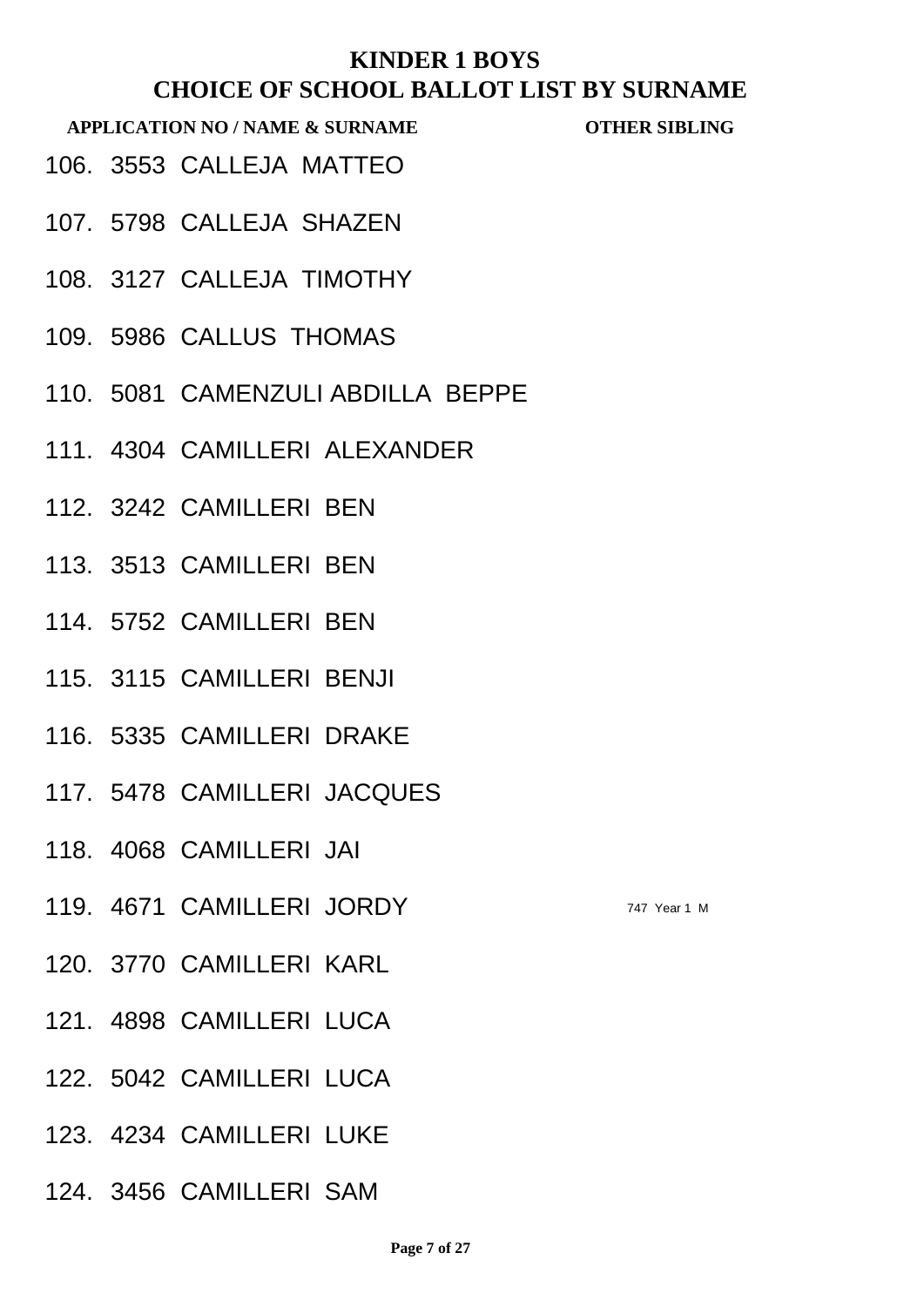- 125. 3007 CAMILLERI YANNICK
- 126. 3413 CAMILLERI ZACK PAUL
- 127. 5409 CAMILLERI BAJADA JACK
- 128. 6126 CAMILLERI BONELLO COLE
- 129. 5954 CAMILLERI VIDOLICH ALEX
- 130. 4604 CARABOTT ZAIN
- 131. 4723 CARUANA ANGELO
- 132. 5249 CARUANA CHRISTOF
- 133. 3855 CARUANA JACK
- 134. 3466 CARUANA KIAN
- 135. 4538 CARUANA LUCA 5166 Year 1 F
- 136. 3612 CARUANA ZACK
- 137. 3934 CARUANA ZAK
- 138. 3647 CARUANA CARDONA JULIAN
- 139. 3103 CARUANA GRIOLI SALVATORE
- 140. 5744 CARUSO MICHELE 5743 Year 1 F
- 141. 5806 CASHA DWAYNE
- 142. 5859 CASSAR BLAKE
- 143. 4372 CASSAR GIANLUCA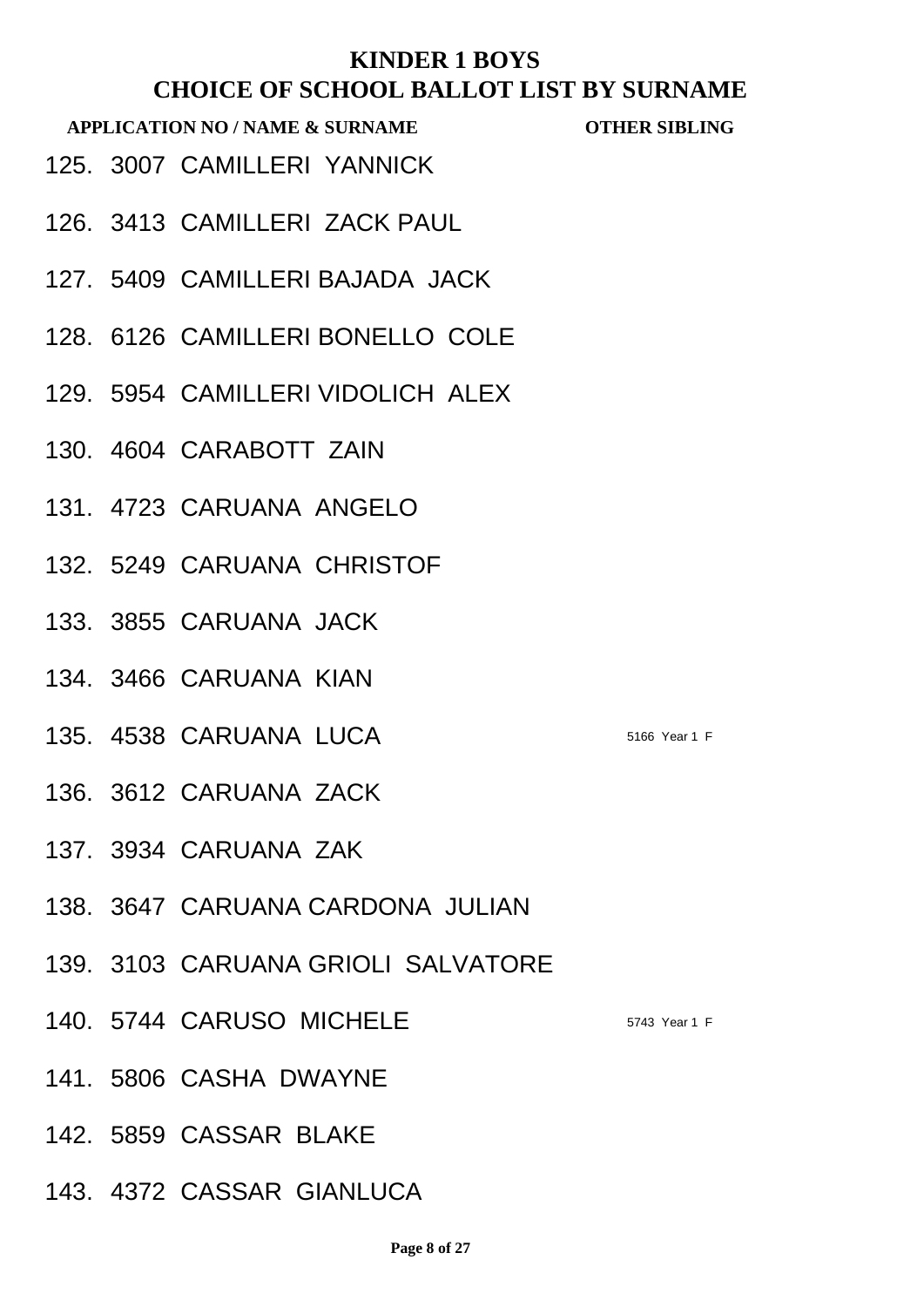| <b>APPLICATION NO / NAME &amp; SURNAME</b> |  |                                                    | <b>OTHER SIBLING</b> |
|--------------------------------------------|--|----------------------------------------------------|----------------------|
|                                            |  | 144. 3190 CASSAR MATTEO                            |                      |
|                                            |  | 145. 5044 CASSAR YAN                               |                      |
|                                            |  | 146. 3474 CASSAR SCHRANZ NOAH                      |                      |
|                                            |  | 147. 5971 CASTANO ARIAS MIFSUD BLA 5970 Kinder 1 M |                      |
|                                            |  | 148. 5970 CASTANO ARIAS MIFSUD KAN 5971 Kinder 1 M |                      |
|                                            |  | 149. 4283 CATANIA DIAZ                             |                      |
|                                            |  | 150. 5091 CATANIA KYLE                             |                      |
|                                            |  | 151. 1354 CAUCHI ELLIOT                            |                      |
|                                            |  | 152. 4738 CHIRCOP MATIAS                           |                      |
|                                            |  | 153. 3736 CIANTAR NOAH                             |                      |
|                                            |  | 154. 5915 CIANTAR COMPAGNO DIEGO                   |                      |
|                                            |  | 155. 1422 CIAPPARA EYMAN                           | 604 Y1 M             |
|                                            |  | 156. 4881 CILIA JAMIE                              |                      |
|                                            |  | 157. 5685 CILIA LEE                                |                      |
|                                            |  | 158. 5837 COHEN GUERO                              |                      |
|                                            |  | 159. 3409 COLEIRO GIANLUCA                         |                      |
|                                            |  | 160. 4143 COLEIRO THOMAS                           |                      |
|                                            |  | 161. 4058 CORDINA BEPPE                            |                      |
|                                            |  | 162. 3029 CORRAO YONEDA LIAM                       |                      |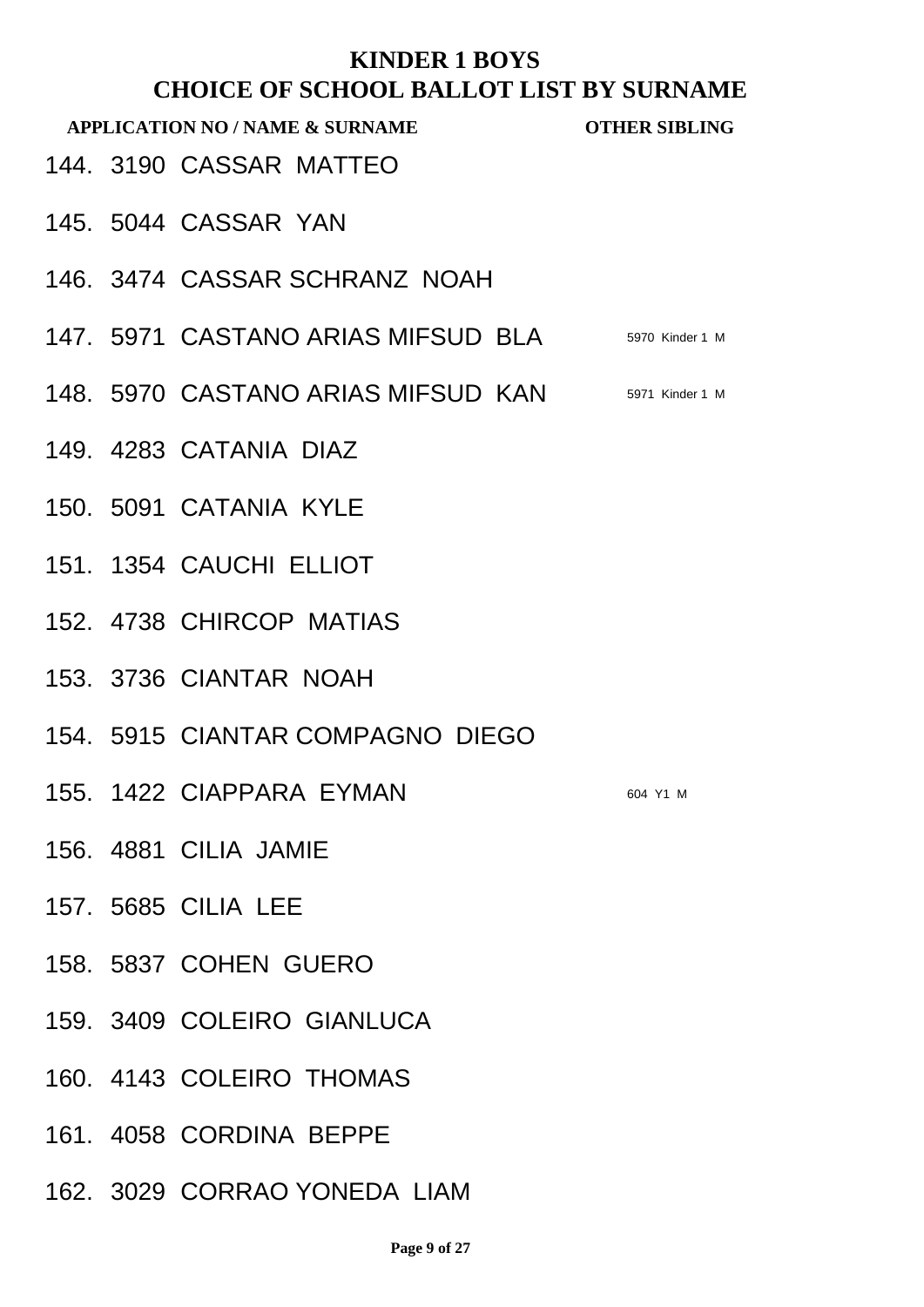| <b>APPLICATION NO / NAME &amp; SURNAME</b> |  |                                   | <b>OTHER SIBLING</b> |
|--------------------------------------------|--|-----------------------------------|----------------------|
|                                            |  | 163. 5646 CORSALE RODRIGO         |                      |
|                                            |  | 164, 4177 CREMONA CONNOR          |                      |
|                                            |  | 165. 3015 CREMONA MICHELE-ANTONIO |                      |
|                                            |  | 166. 5412 CURMI NOAM              |                      |
|                                            |  | 167. 3462 CUSCHIERI JAVIER        |                      |
|                                            |  | 168. 4583 CUSCHIERI LIAM          | 4584 Kinder 1 M      |
|                                            |  | 169. 4584 CUSCHIERI MATTIA        | 4583 Kinder 1 M      |
|                                            |  | 170. 3591 CUSCHIERI VELLA JUAN    |                      |
|                                            |  | 171, 5004 CUSENS SEBASTIAN        |                      |
|                                            |  | 172. 5357 CUTAJAR ADAM            |                      |
|                                            |  | 173. 3551 CUTAJAR KYLE            |                      |
|                                            |  | 174. 5750 CUTAJAR LUCA            | 5756 Year 1 F        |
|                                            |  | 175. 5671 CUTAJAR MATTEO          |                      |
|                                            |  | 176. 5819 D'AMATO ALEC            |                      |
|                                            |  | 177. 4979 D'AMATO JACK            |                      |
|                                            |  | 178. 4213 D'AMATO KANE            |                      |
|                                            |  | 179. 5463 DARMANIN LIAM           |                      |
|                                            |  | 180. 4409 DE GABRIELE NATHAN JOE  | 4412 Kinder 1 F      |
|                                            |  | 181. 5352 DE LUCA VALENTE VALERIO |                      |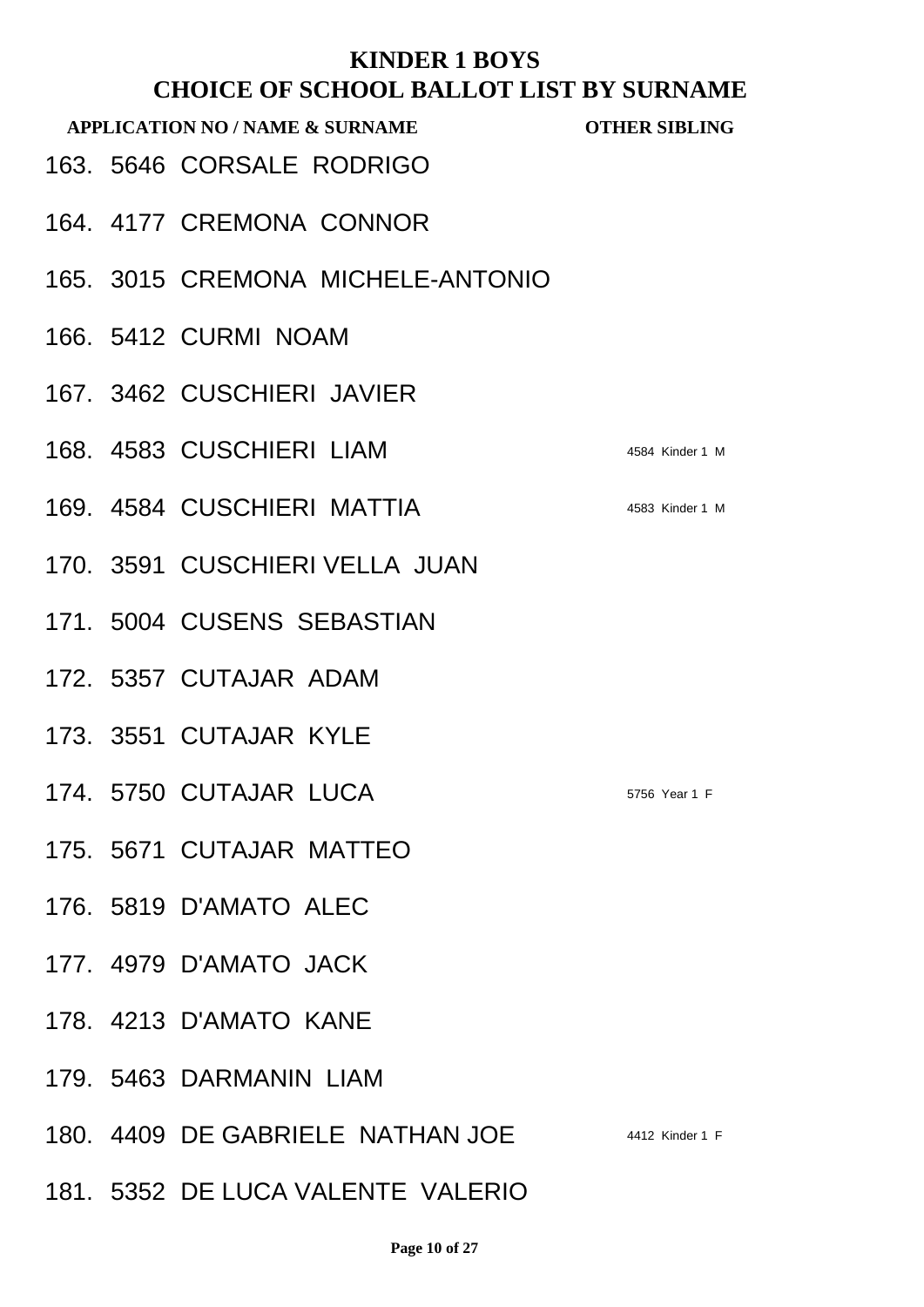- 182. 3683 DE LUCCA DANTE
- 183. 3973 DEBATTISTA GRECH FRANCE
- 184. 3097 DEBONO ANDREAS
- 185. 5068 DEBONO GIUSEPPE
- 186. 5912 DEBONO HARRY
- 187. 3205 DEBONO JAKE
- 188. 6077 DEBONO JEAN
- 189. 4465 DEGABRIELE DANNY
- 190. 5074 DEGIORGIO MATTEO
- 191. 4445 DEGUARA NICK
- 192. 4987 DELIA JAKE
- 193. 3952 DELIA LUIGI
- 194. 3401 DELIA NICK
- 195. 2088 DELIA NOAH
- 196. 3831 DEMANUELE JEREMY
- 197. 3076 DEMICOLI ZACK
- 198. 5134 DEMICOLI FRIGGIERI JAKE
- 199. 4561 DESIRA DILLON
- 200. 3967 DESIRA KYLE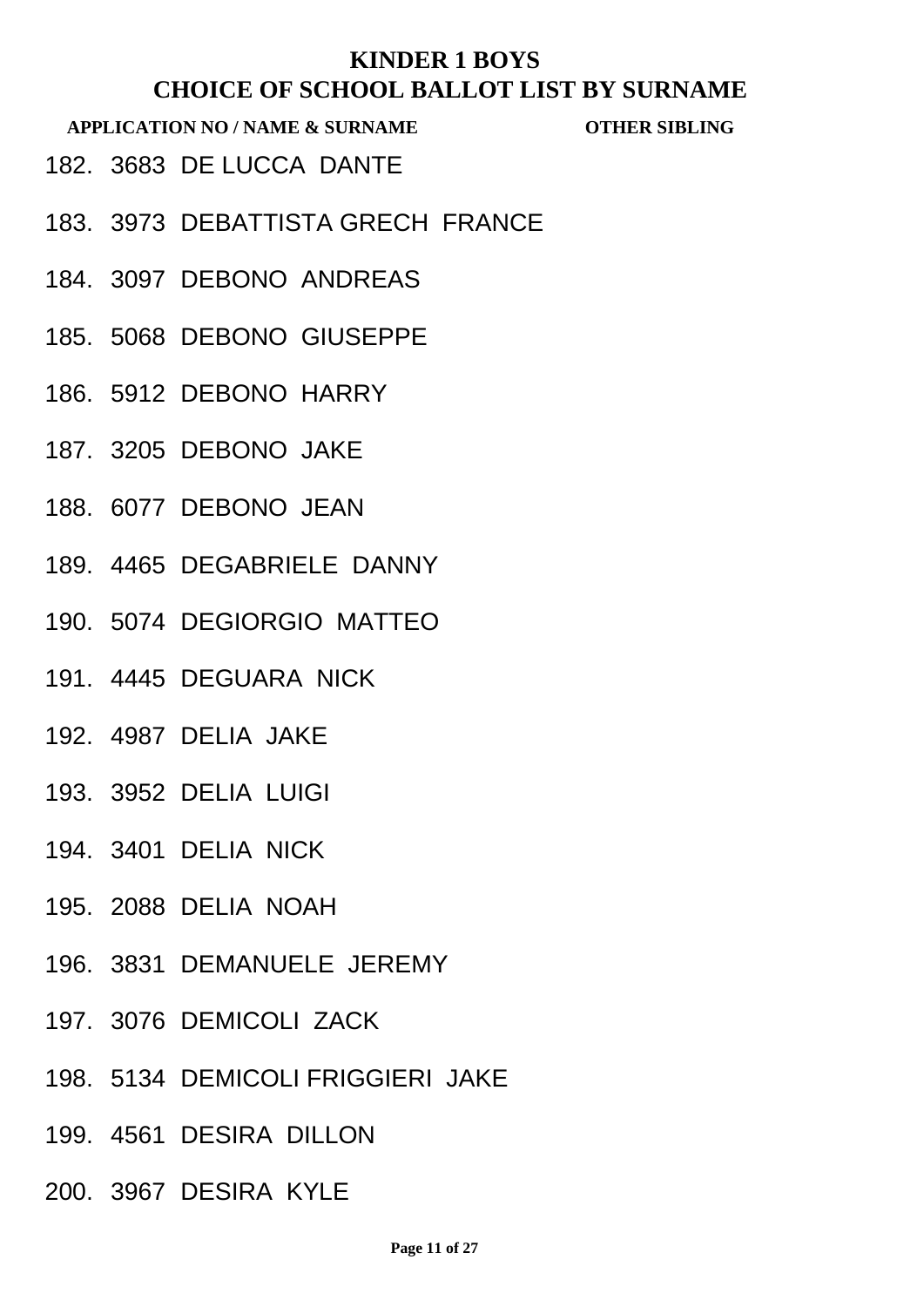|  | споод владот дрт вт е<br><b>APPLICATION NO / NAME &amp; SURNAME</b> | <b>OTHER SIBLING</b> |
|--|---------------------------------------------------------------------|----------------------|
|  | 201. 5323 DESIRA LIAM                                               |                      |
|  | 202. 1738 DESIRA AUSTIN TAYLOR                                      |                      |
|  | 203. 3842 DIMECH ALEXANDER                                          |                      |
|  | 204. 3472 DIMECH CLEAVEN                                            |                      |
|  | 205. 3719 DIMECH MICHAEL JAMES                                      |                      |
|  | 206. 3693 DIMECH NOAH                                               |                      |
|  | 207, 5326 EBEJER ISAAC                                              |                      |
|  | 208. 4582 EBEJER THOMAS                                             | 2029 Year 1 F        |
|  | 209. 6005 EBRAHEM ALI MOHAMED YASI                                  |                      |
|  | 210. 4263 ENRIQUEZ JAMES                                            | 845 Year 1 M         |
|  | 211, 3700 FAENZA JAKE                                               |                      |
|  | 212. 5588 FALZON NOAH                                               |                      |
|  | 213. 3589 FARRUGIA EMERSON                                          |                      |
|  | 214. 5308 FARRUGIA FRANCESCO                                        |                      |
|  | 215. 3822 FARRUGIA GIUSEPPE                                         |                      |
|  | 216. 1705 FARRUGIA JACK                                             | 3345 Year 4 F        |
|  | 217. 4853 FARRUGIA JACK                                             |                      |
|  | 218. 5705 FARRUGIA JACOB                                            |                      |
|  | 219. 4391 FARRUGIA JULIAN                                           |                      |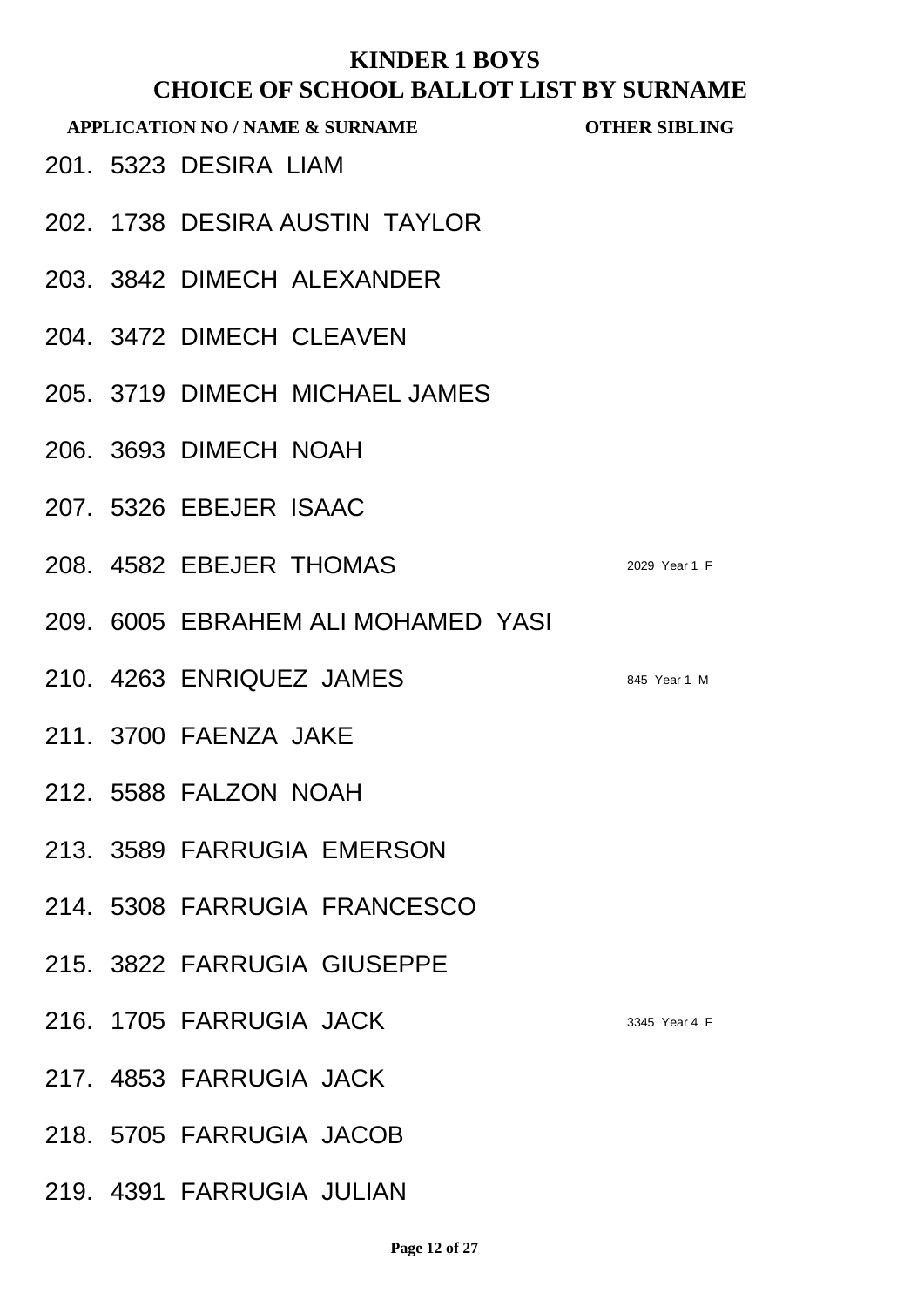**APPLICATION NO / NAME & SURNAME OTHER SIBLING**

220. 4737 FARRUGIA LUKE

- 221. 3061 FARRUGIA MATTEO
- 222. 5015 FARRUGIA MIKELE
- 223. 4773 FARRUGIA NICK
- 224. 1872 FARRUGIA NIKOLAI
- 225. 4524 FARRUGIA OWEN THOMAS
- 226. 4485 FARRUGIA CORRADO LUKE 4488 Year 1 M
- 227. 5686 FARRUGIA CREMONA ROWEN
- 228. 5423 FARRUGIA GENOVESE LOUIE
- 229. 4078 FARRUGIA VELLA EMRYK
- 230. 3477 FENECH ADAM JAMES
- 231. 6120 FENECH ETHAN
- 232. 6082 FENECH MATTHIAS
- 233. 4598 FENECH CUSCHIERI MATTEO
- 234. 4550 FENECH SMITH MATTHEW
- 235. 1472 FENECH ZAMMIT MASON
- 236. 3253 FERRIGGI LUCA
- 237. 3484 FIOTT LIAM-JOSEPH
- 238. 5149 FORMOSA AIDEN 5138 Year 1 M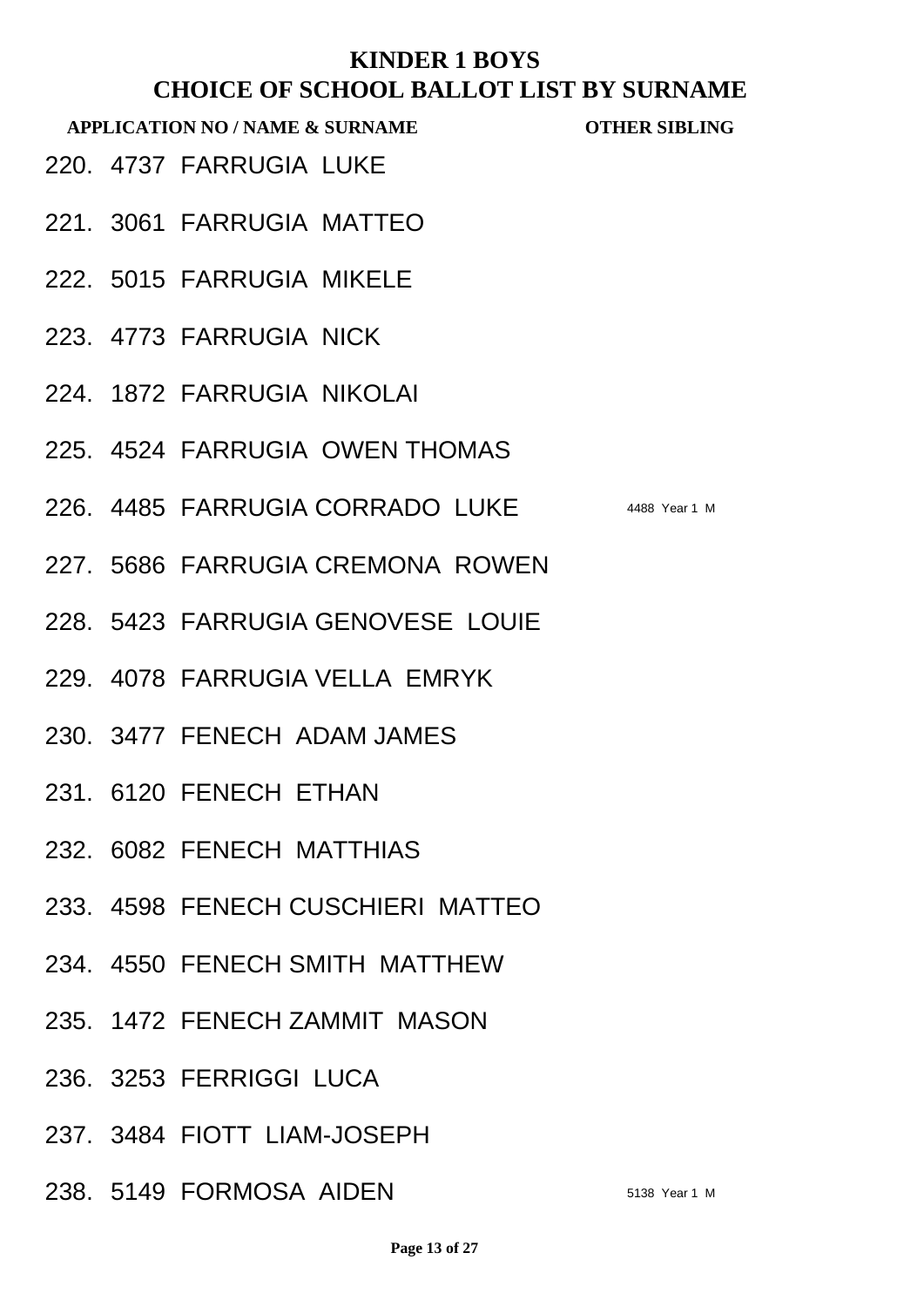- 239. 4302 FRANCALANZA GIANNI
- 240. 3743 FRENDO MASON
- 241. 4519 FRENDO CALLEJA MELSON
- 242. 3669 FRENDO SANT LUKE
- 243. 4225 GAFA TANTI LUCAS
- 244. 4510 GALDES LUCA
- 245. 5509 GALEA GUZEPPI
- 246. 4880 GALEA JAKE
- 247. 5553 GALEA JOHN
- 248. 3052 GALEA KURT
- 249. 3229 GALEA MATTEO
- 250. 5373 GALEA MATTIA 5368 Kinder 2 F
- 251. 3030 GALEA MAX
- 252. 4883 GALEA NATHAN
- 253. 3764 GALEA THOMAS JOHN
- 254. 3604 GALEA NEWBOULD JACE
- 255. 4332 GALEA PEARSON TIM
- 256. 5511 GALEA ZAHRA LUCA
- 257. 4065 GATT BENJAMIN EDWARD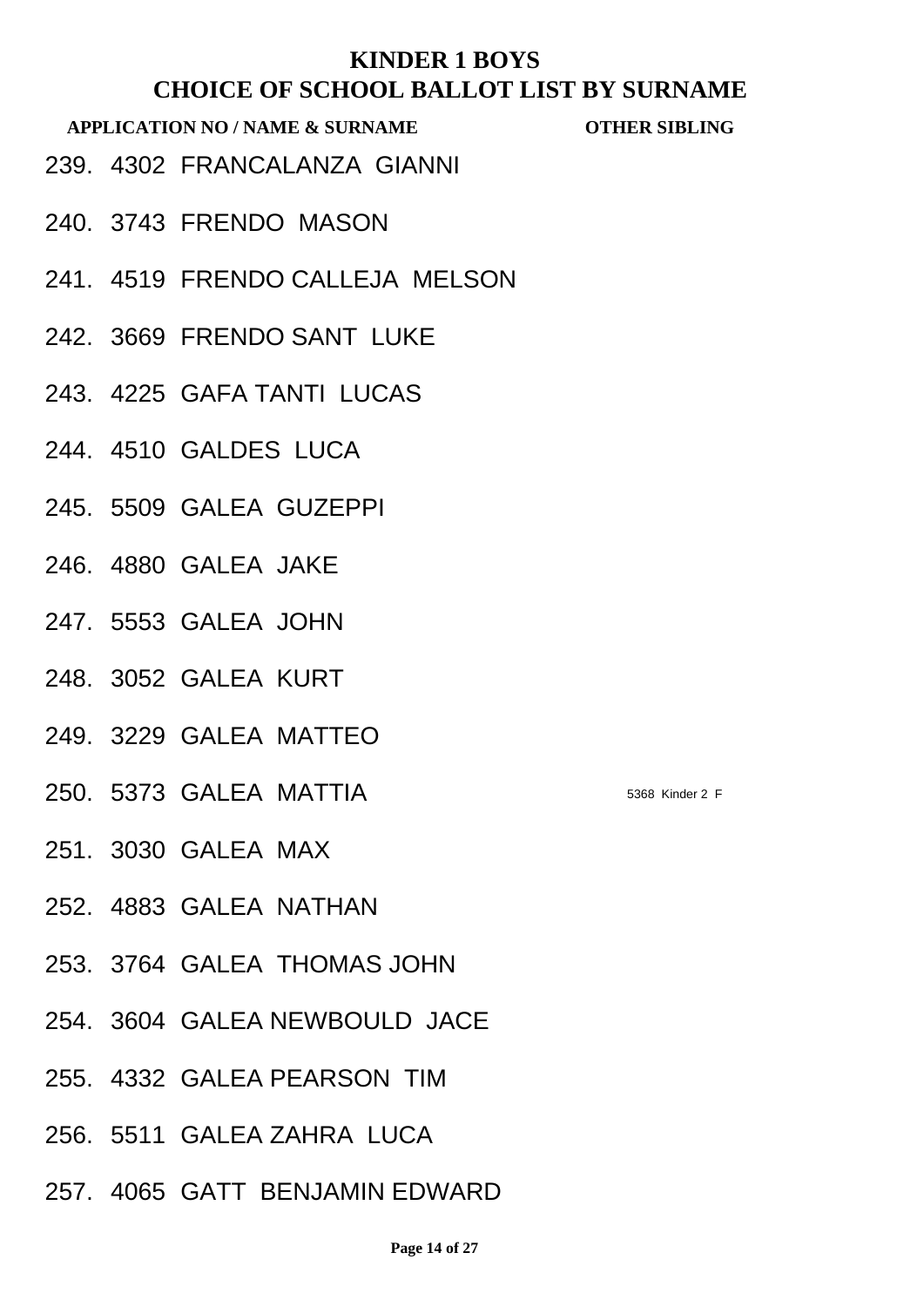- 258. 5282 GATT CONNOR JAMES
- 259. 3156 GATT THIAGO
- 260. 5040 GATT ZACK
- 261. 5995 GATT GHIRXI KEYAN
- 262. 4507 GAUCI ADAM
- 263. 3762 GAUCI BENJAMIN
- 264. 4402 GAUCI FRANCESCO
- 265. 5880 GAUCI JAKE
- 266. 4262 GAUCI KARL
- 267. 4560 GAUCI MATTHIAS
- 268. 5033 GAUCI WAYLON
- 269. 3246 GAUCI EDWARDS ERIC
- 270. 4680 GERADA JAN
- 271. 5198 GERADA LUKE
- 272. 5200 GHIGO ISAAC
- 273. 5258 GIULIANO ALEXANDER JAMES
- 274. 5595 GLANVILLE ANDREA
- 275. 5186 GRECH BEN
- 276. 4840 GRECH LIAM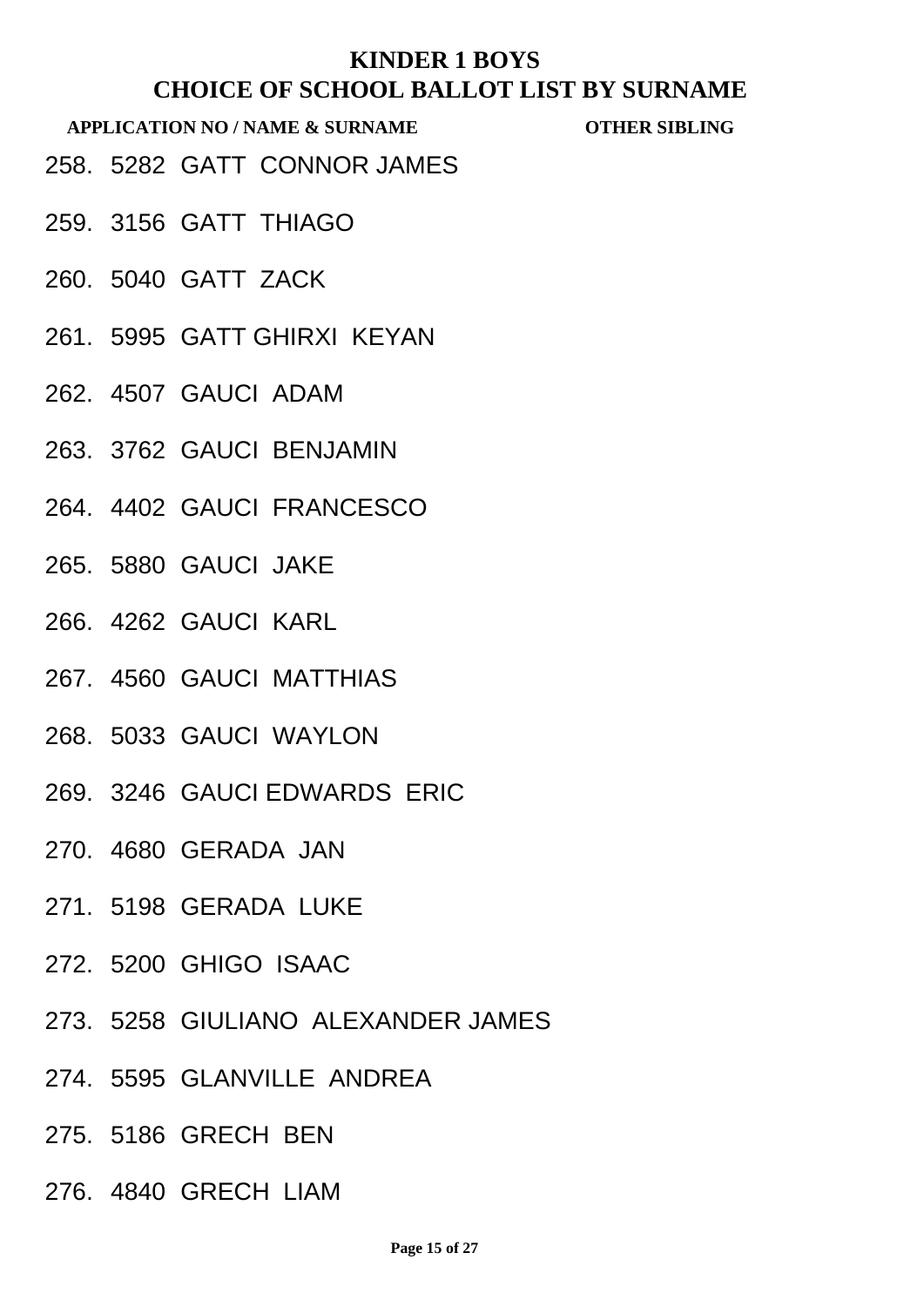- 277. 5492 GRECH LUCA CHARLES
- 278. 5426 GRECH LUKE
- 279. 4208 GRECH MATTIAS
- 280. 3993 GRECH GERMAN BEPPE
- 281. 3215 GRECH GOODLIP DALE
- 282. 5810 GRECH VILLAMOR RUPERT G
- 283. 4534 GRIMA JAMES
- 284. 5071 GRIMA ZACHARY
- 285. 5528 GRIXTI ALEC
- 286. 5794 GRIXTI YAN
- 287. 3882 GRIXTI PICCIONE ZACK
- 288. 5924 GUAZZONI MATTIA TOMMASO
- 289. 3541 HAIDON AQILINA CAYZEN
- 290. 4863 HAMORI DANIEL
- 291. 5834 HILI JACK
- 292. 4591 HILI LUKE
- 293. 2101 IUNCO SAMUEL
- 294. 5657 KAWASHIMA KAI
- 295. 4750 LANDRIEUX NEIL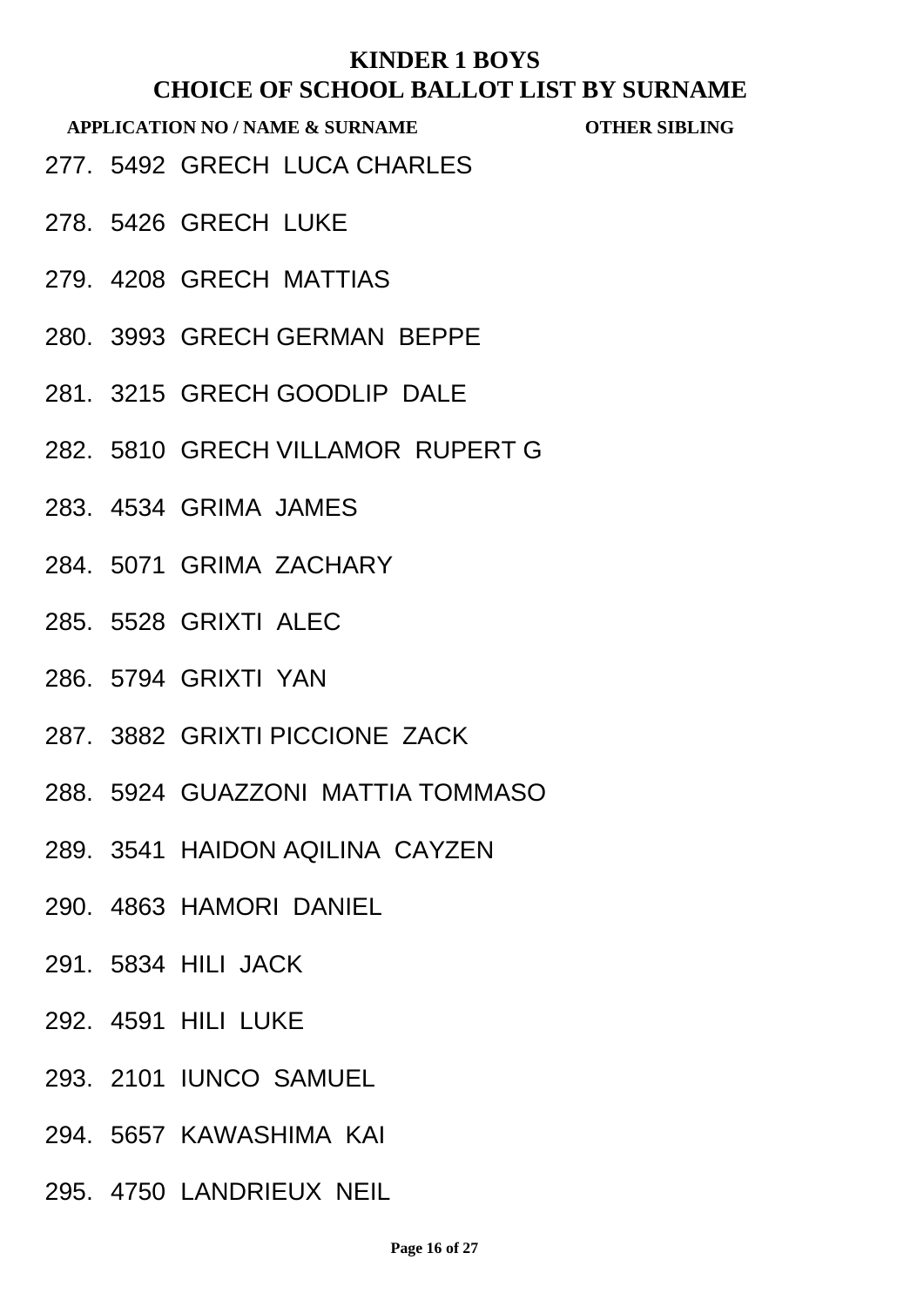- 296. 2113 LAUTIER KYLE
- 297. 3707 LECTOR JACOB LIAN
- 298. 3405 LIA DANIEL
- 299. 1530 LIA MATTEO
- 300. 4587 LIVORI MIGUEL
- 301. 5783 LOMBARDI JACK
- 302. 3890 MAGRI ELIAS
- 303. 4757 MAGRI BLUNDELL EZRA
- 304. 5755 MAGRI MUSUMECI MICHELE
- 305. 4316 MAGRO JACOB
- 306. 4246 MAGRO LUCA 1142 Kinder 2 M
- 307. 1139 MALLIA DENZEL
- 308. 3288 MALLIA ISAAC
- 309. 4020 MALLIA JAMIE
- 310. 3026 MALLIA ZAFFARESE KADE
- 311. 6063 MAMO CRAIG
- 312. 5874 MAMO LEO
- 313. 3625 MANICOLO JAMIE
- 314. 5099 MARQUETT COWLES JACK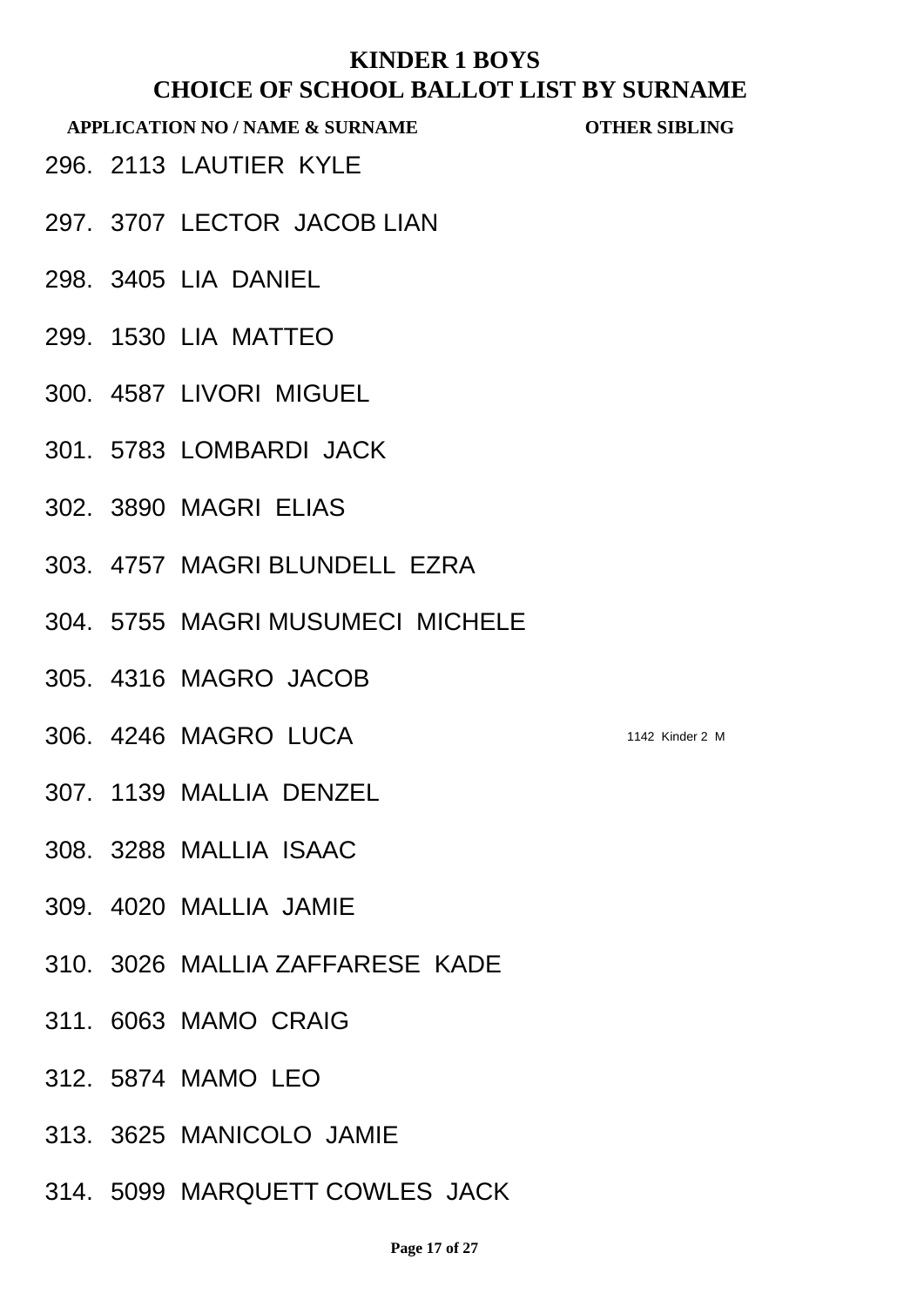- 315. 3273 MASSA BENJAMIN
- 316. 4964 MEJLAQ NATHAN
- 317. 5649 MELLDÉN ELIAS PETER CHRIS
- 318. 5408 MERCIECA JAKE
- 319. 5391 MERCIECA JULIAN
- 320. 4992 MERCIECA MIRKO
- 321. 4210 MICALLEF BENJAMIN ANTHON
- 322. 5763 MICALLEF GIANNI
- 323. 3263 MICALLEF MASON
- 324. 3738 MICALLEF MATTEO
- 325. 4226 MICALLEF QUINN
- 326. 5395 MICALLEF ZAC
- 327. 5058 MICALLEF ZACH
- 328. 5979 MICALLEF SCERRI CRAIG
- 329. 4894 MIFSUD AARON
- 330. 3503 MIFSUD ADAM
- 331. 3213 MIFSUD BENJAMIN
- 332. 3078 MIFSUD JOHN
- 333. 5092 MIFSUD LIAM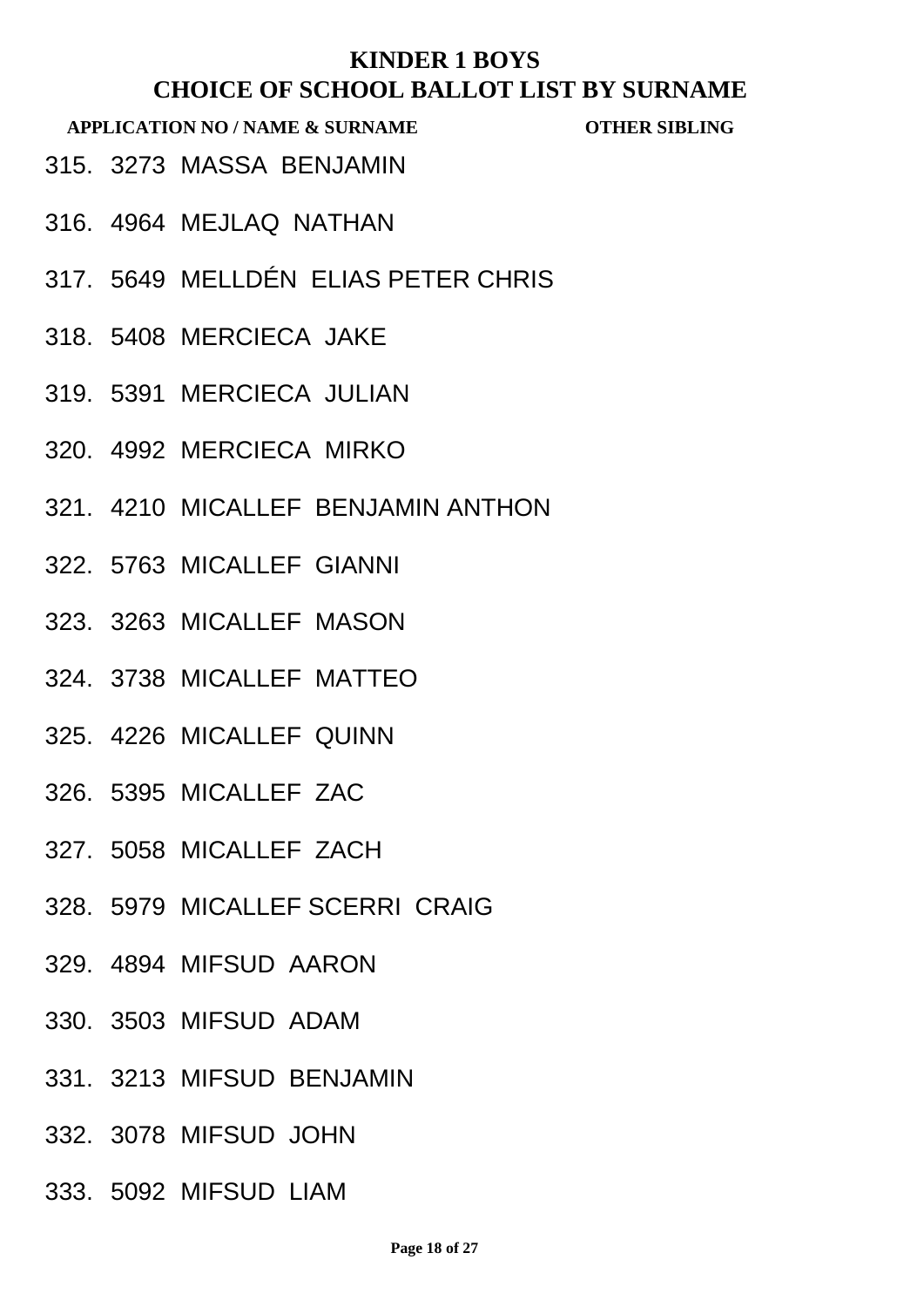## **KINDER 1 BOYS THULLOT CHOOL BALLOT LIST BY SURNAME**

|  | CHOICE OF SCHOOL BALLOT LIST BY SURNAM<br><b>APPLICATION NO / NAME &amp; SURNAME</b> | <b>OTHER SIBLING</b> |
|--|--------------------------------------------------------------------------------------|----------------------|
|  | 334. 1143 MIFSUD LINCOLN                                                             | 5406 Year 1 M        |
|  | 335. 4431 MILNER NICHOLAS JAMES                                                      |                      |
|  | 336. 3687 MIZZI LIO                                                                  |                      |
|  | 337. 3562 MIZZI MATTEO                                                               |                      |
|  | 338. 4772 MIZZI TIMOTHY                                                              |                      |
|  | 339. 6020 MONTEBELLO DALE                                                            |                      |
|  | 340. 4355 MORRIS NOAH                                                                |                      |
|  | 341, 4362 MULIETT SEAN                                                               |                      |
|  | 342. 3814 MULVANEY ZACK                                                              |                      |
|  | 343. 5835 MUSCAT GIORGIO                                                             |                      |
|  | 344. 5404 MUSCAT LEON                                                                | 5401 Kinder 2 F      |
|  | 345. 3715 MUSCAT MATTHEW                                                             |                      |
|  | 346. 4189 MUSCAT OLIVER                                                              |                      |
|  | 347. 4543 MUSCAT MALLIA LUCA                                                         |                      |
|  | 348, 4014 MUXI AIDEN                                                                 |                      |
|  | 349. 6008 NIKOLOVSKI DAVID                                                           |                      |
|  | 350. 1371 OHAYON ALEX                                                                | 1378 Year 1 M        |
|  | 351. 3469 OUATTARA BEZZINA NOAH DA                                                   |                      |
|  | 352. 4832 OWCZARCZAK MARKUS                                                          | 5170 Kinder 1 M      |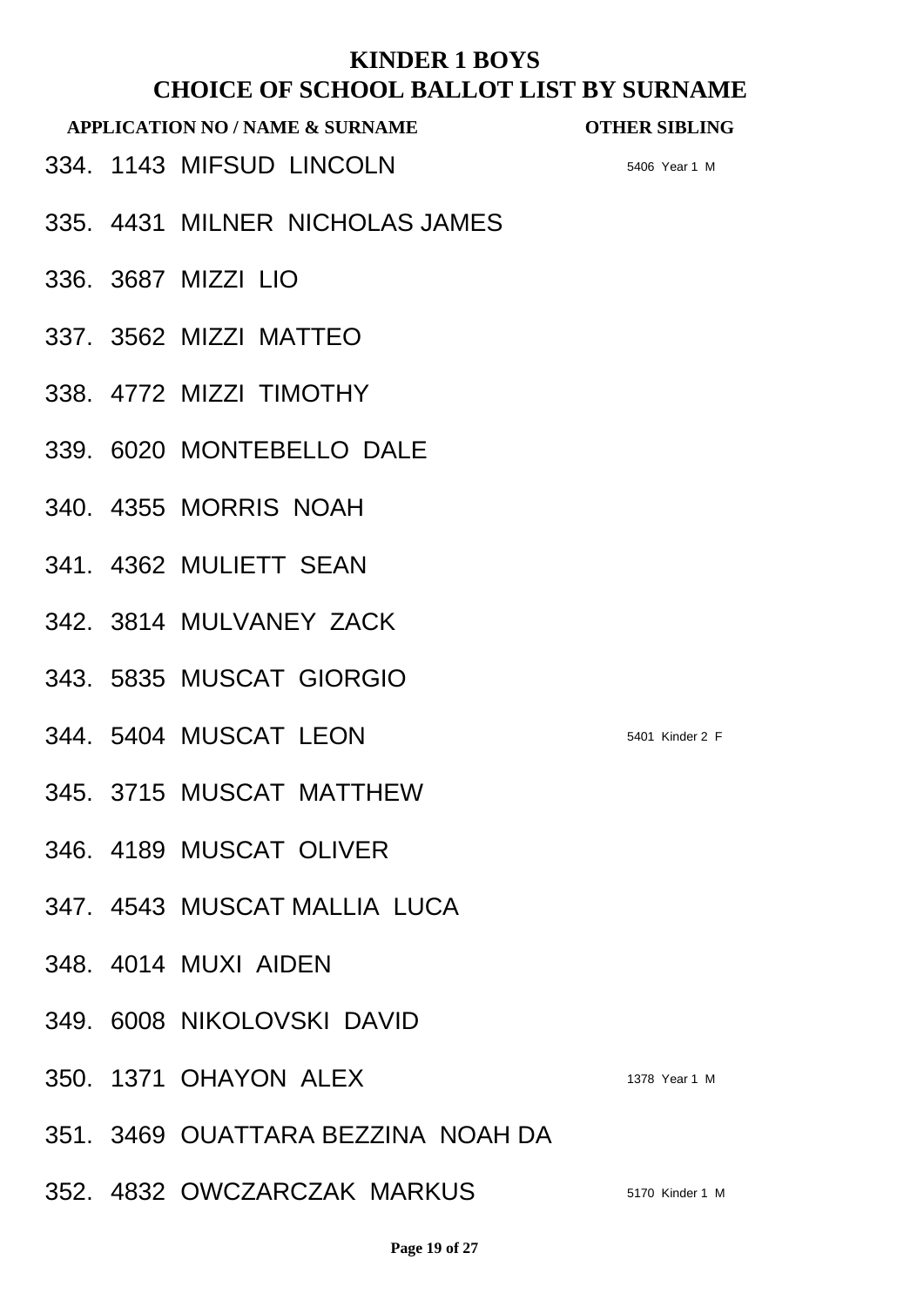#### **APPLICATION NO / NAME & SURNAME OTHER SIBLING**

353. 5170 OWCZARCZAK MATTIAS 4832 Kinder 1 M

- 354. 5775 PACE KAI
- 355. 3504 PACE MATTEO
- 356. 3660 PACE NATHANIEL RAPHAEL
- 357. 4087 PACE NOAH
- 358. 3468 PALMIGIANO LEONARDO
- 359. 4893 PARASCANDALO PEPE HARVE
- 360. 5073 PARNIS OLIVER
- 361. 4116 PAZDERA MATYAS
- 362. 3839 PENZA ADAM
- 363. 5609 PEREGIN MATTHIAS
- 364. 4649 PEREGIN IQBAL. ARDIN
- 365. 3171 PICCININO ANDREA
- 366. 5077 PIRAVIKOTTU RAJAPPAN REY 4943 Year 1 M
- 367. 4448 PISANI GIANNI
- 368. 3783 PISANI KIND LUKAS
- 369. 3170 PISANI LOMAX LUIGI
- 370. 5692 POLIDANO GIUSEPPE
- 371. 3838 PORTANIER MIFSUD ZACK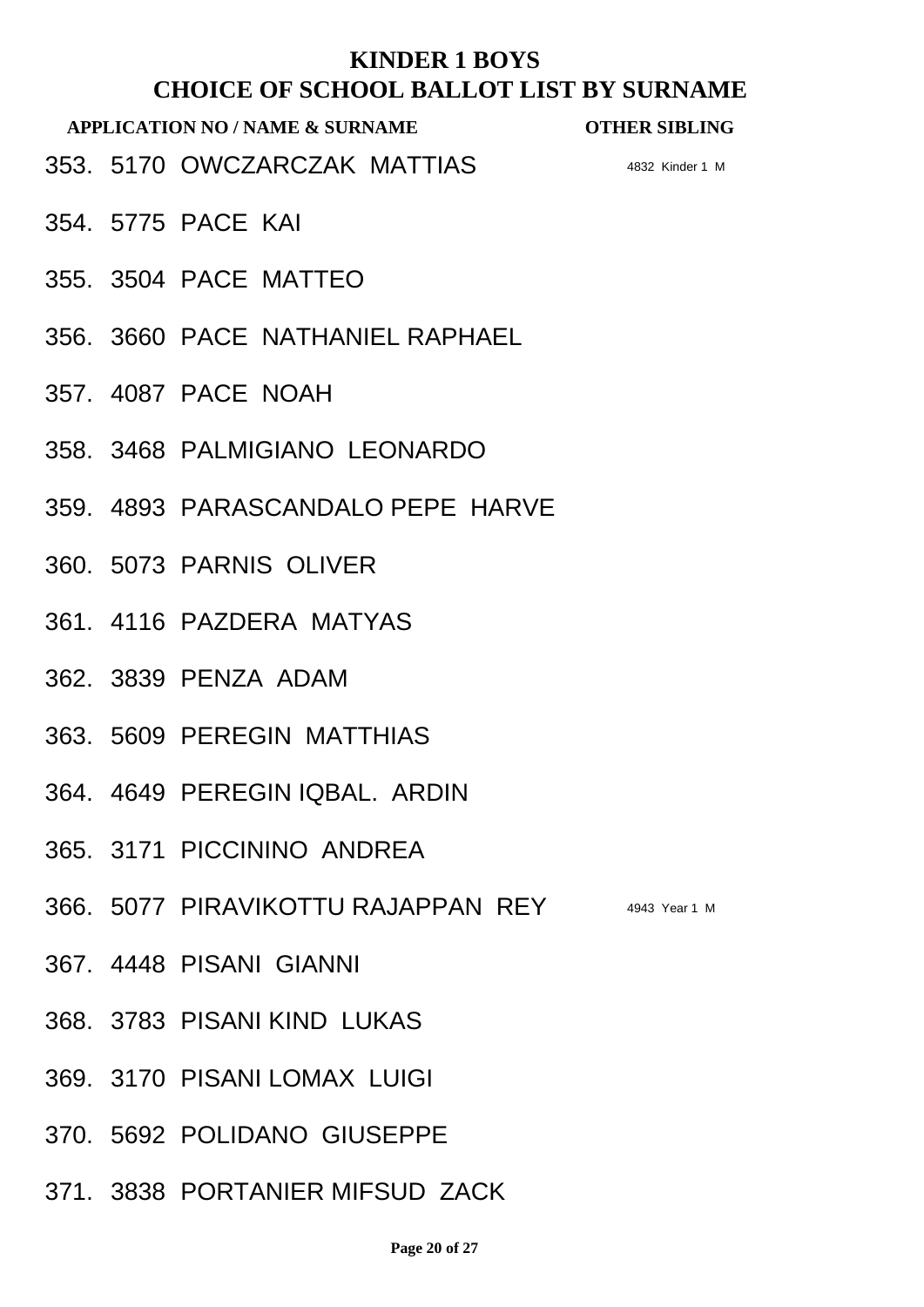- 372. 3014 PORTELLI NICK
- 373. 5573 PSAILA NICK ALLEN
- 374. 3678 RAPA MICHAEL
- 375. 3455 REFALO ALEXANDER JOHN
- 376. 5687 ROWLEY NATHAN SCOTT
- 377. 5330 RUTLAND CALLEJA TIM
- 378. 3878 SACCO LEIGH
- 379. 4684 SADEGH KIAN
- 380. 4110 SAID ADAM
- 381. 5753 SAID LIAM
- 382. 4929 SALIBA MIKAEL
- 383. 4563 SALIBA OLIVER THOMAS
- 384. 3032 SAMMUT EZEKIEL
- 385. 5025 SAMMUT GIOVANNI CARMELO 5016 Year 1 M
- 386. 4358 SAMMUT GIUSEPPE
- 387. 5795 SAMMUT JAYDEN
- 388. 4102 SAMMUT MASON
- 389. 5421 SAMMUT MATTIA
- 390. 1331 SANT JAKE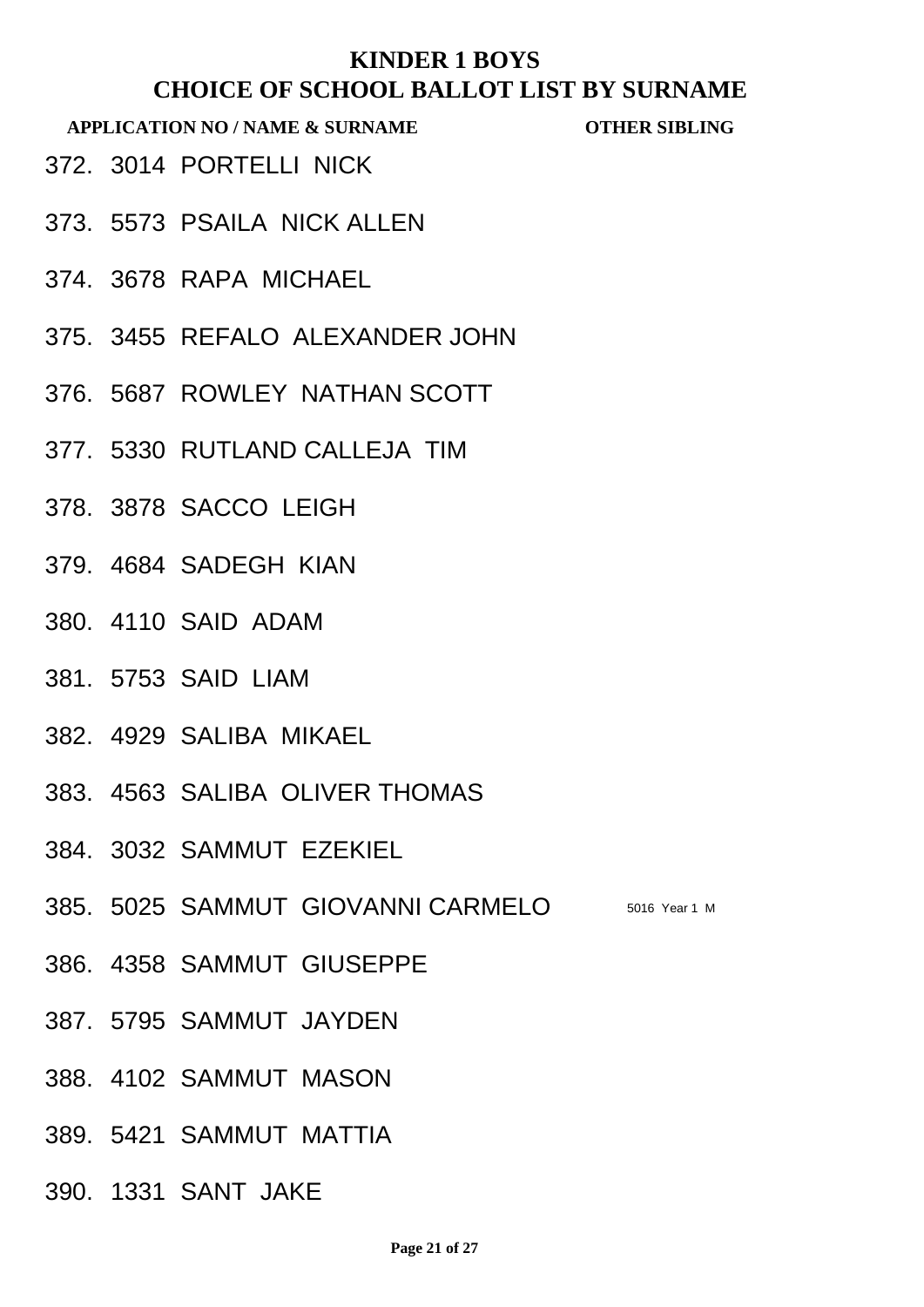| <b>APPLICATION NO / NAME &amp; SURNAME</b> | <b>OTHER SIBLING</b> |
|--------------------------------------------|----------------------|
| 391. 3045 SAPIANO DRESDEN                  |                      |
| 392. 3482 SCERRI ALEXEI                    |                      |
| 393. 3835 SCERRI BENJAMIN                  |                      |
| 394. 5483 SCERRI MYLES                     |                      |
| 395. 3694 SCERRI THOMAS                    |                      |
| 396. 4540 SCERRI THOMAS                    | 4544 Form 1 M        |
| 397. 4038 SCHEMBRI ADAM                    |                      |
| 398. 5454 SCHEMBRI AIDEN                   |                      |
| 399. 3749 SCHEMBRI AJAY                    | 3756 Kinder 1 F      |
| 400. 5544 SCHEMBRI GARETH                  |                      |
| 401. 3598 SCHEMBRI JULIAN                  |                      |
| 402. 5959 SCHEMBRI MARK                    |                      |
| 403. 5811 SCHEMBRI MATTIA                  |                      |
| 404. 4153 SCHEMBRI QUINN                   |                      |

- 405. 3802 SCHEMBRI BARTOLO NATHAN
- 406. 3206 SCIBERRAS MATTHIAS
- 407. 5807 SCIBERRAS VALENTINO
- 408. 4011 SCICLUNA LOUIS
- 409. 4041 SCICLUNA NATHAN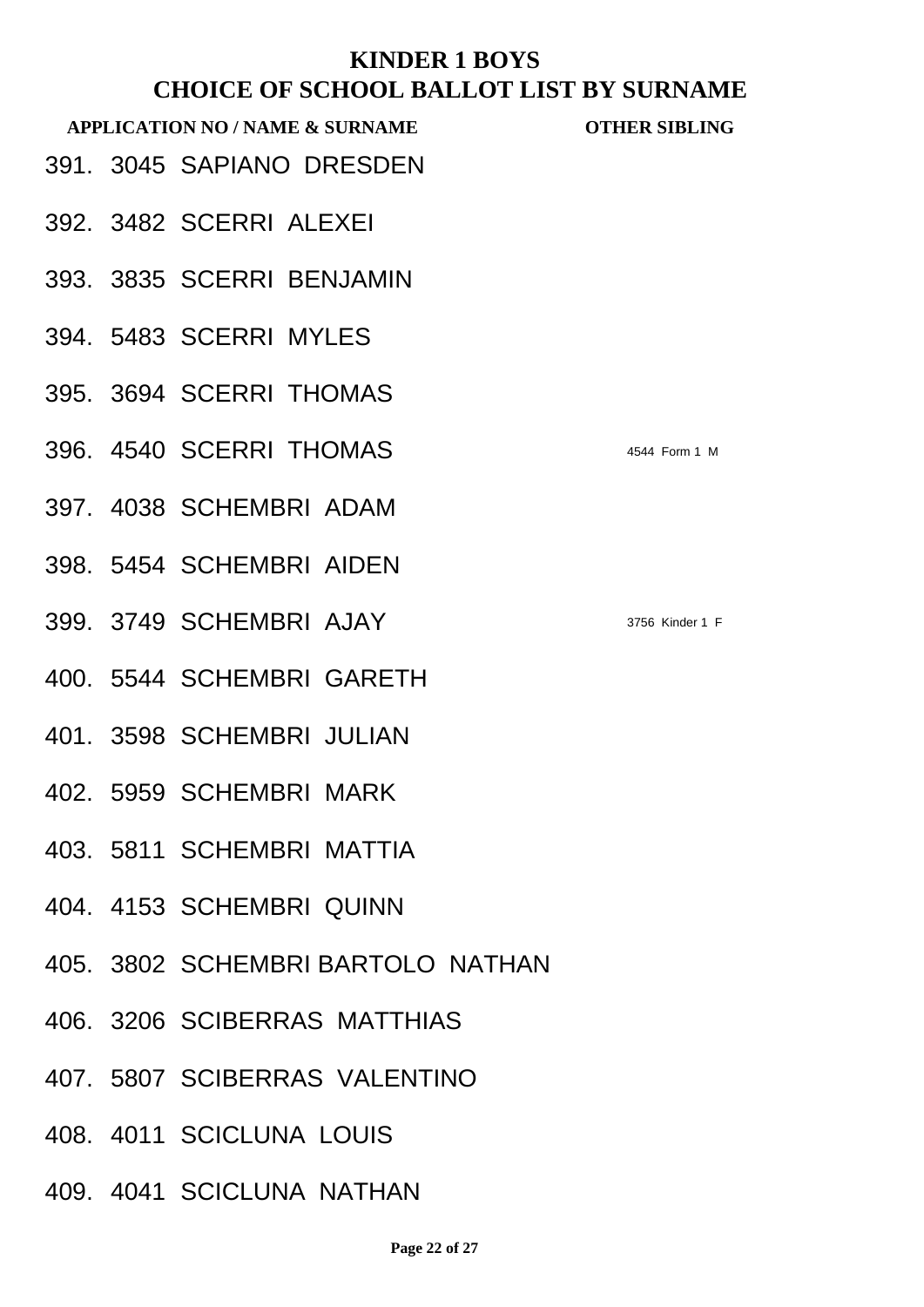- 410. 3496 SCICLUNA BALZAN ADAM
- 411. 3099 SPITERI ADAM
- 412. 3615 SPITERI ANDY
- 413. 3622 SPITERI AYAN
- 414. 3034 SPITERI CAIN
- 415. 3857 SPITERI DIEGO
- 416. 5075 SPITERI DYANSEN
- 417. 3642 SPITERI GIULIO
- 418. 3444 SPITERI LUCA
- 419. 4258 SPITERI MIKAEL
- 420. 3593 SPITERI NOAH
- 421. 3680 SPITERI OLIVER
- 422. 1770 SPITERI ATTARD JACK
- 423. 3125 SPITERI GONZI LUKE
- 424. 3232 SPITERI GRUNGO MATTHEW
- 425. 4731 SPITERI MIFSUD ALBERT 4727 Year 1 M **426. 4232 SPITERI SARSERO BEN 4351 Kinder 1 M** 427. 4351 SPITERI SARSERO JACK 4232 Kinder 1 M
- **428. 3408 SULTANA BERTU** 3412 Kinder 1 M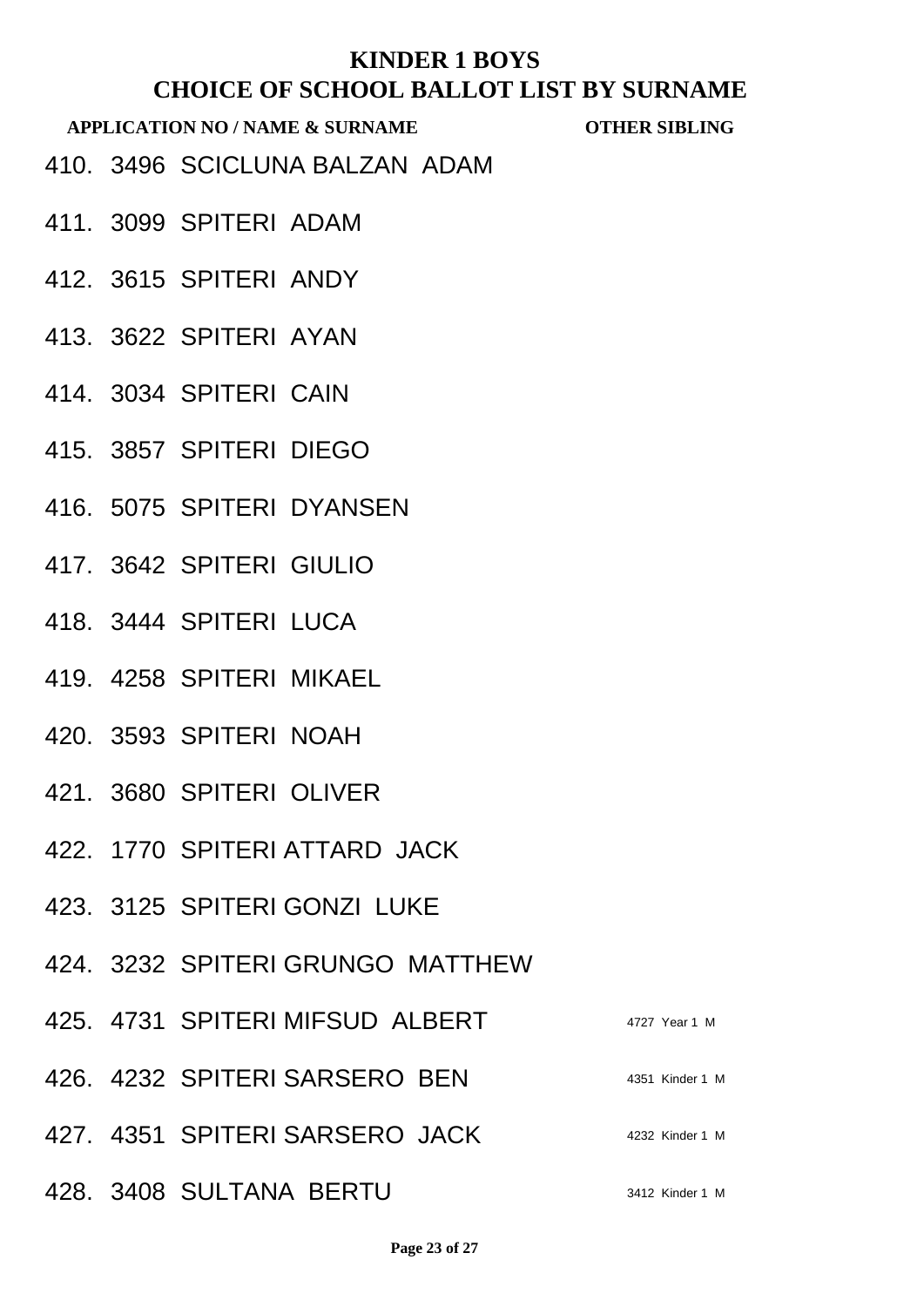|  | споод владот дрт вто<br><b>APPLICATION NO / NAME &amp; SURNAME</b> | <b>OTHER SIBLING</b> |
|--|--------------------------------------------------------------------|----------------------|
|  | 429. 3465 SULTANA JAKE                                             |                      |
|  | 430. 3412 SULTANA MARJU                                            | 3408 Kinder 1 M      |
|  | 431. 3962 SZABADKA EDWARD                                          |                      |
|  | 432. 3771 TABONE ARTHUR                                            |                      |
|  | 433. 4651 TABONE DALE                                              | 4653 Kinder 1 F      |
|  | 434. 6111 TABONE GIUSEPPE                                          | 6109 Kinder 2 F      |
|  | 435. 4337 TABONE JULIAN                                            |                      |
|  | 436. 3333 TABONE NATHAN                                            |                      |
|  | 437, 5621 TABONE SAM                                               |                      |
|  | 438. 3092 TANTI LEONE GIUSEPPE                                     |                      |
|  | 439. 3147 TANTI NICK                                               |                      |
|  | 440. 3126 TEUMA MIKELE                                             |                      |
|  | 441. 5709 THYVALAPPIL CRAIG GIGSON                                 |                      |
|  | 442. 3373 TOMY ALEXANDER THOMAS                                    |                      |
|  |                                                                    |                      |

- 443. 5858 TRANDAFIR BEN
- 444. 4603 VASSALLO PHILIP-LUCA
- 445. 4734 VASSALLO GATT GIUSEPPE
- 446. 5828 VELLA ELIAS
- 447. 5392 VELLA ETHAN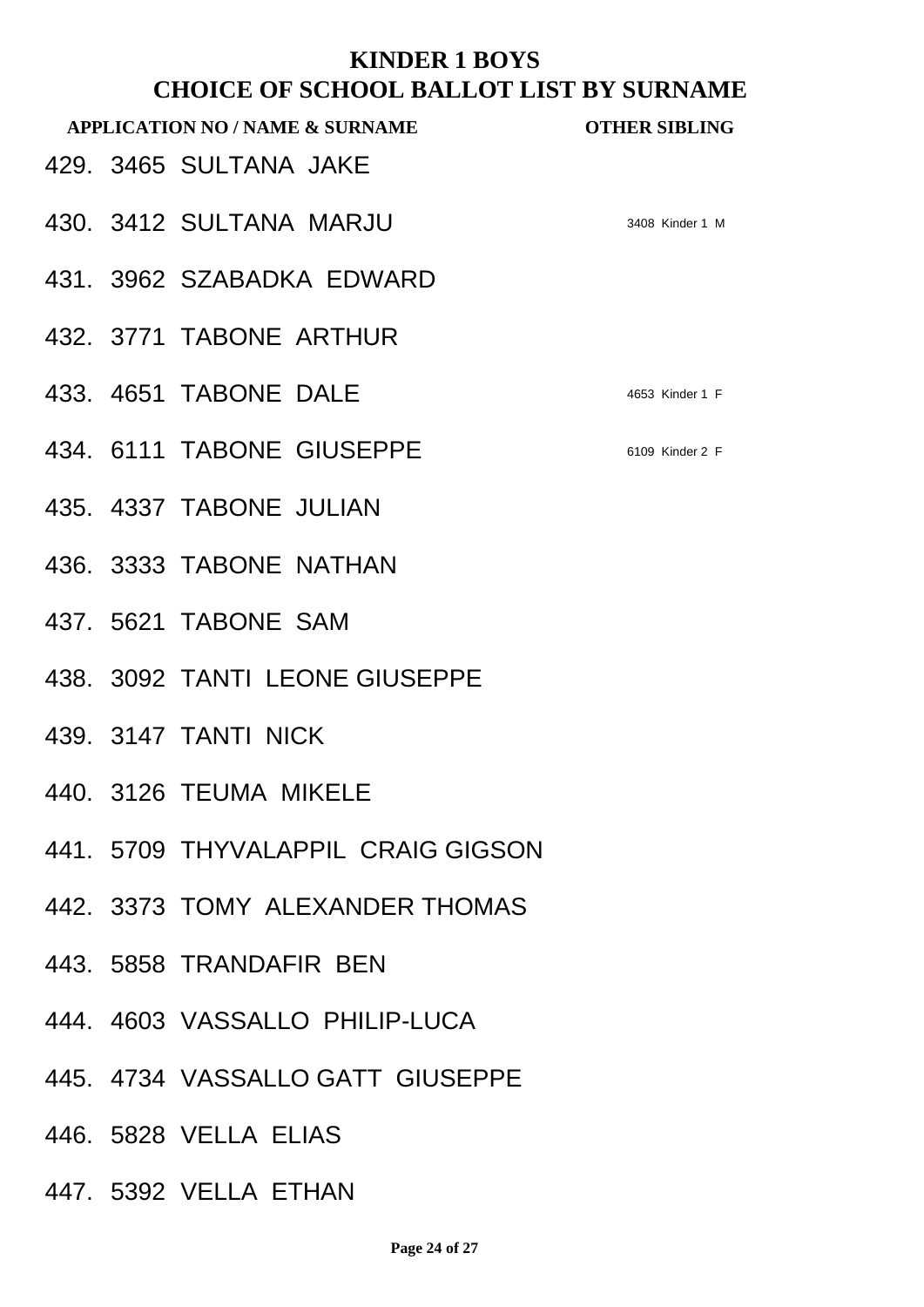|  | <b>APPLICATION NO / NAME &amp; SURNAME</b> | <b>OTHER SIBLING</b> |
|--|--------------------------------------------|----------------------|
|  | 448. 5928 VELLA JACK                       | 5926 Year 1 F        |
|  | 449. 4141 VELLA KAI                        | 4132 Year 1 M        |
|  | 450. 5871 VELLA LIAM                       |                      |
|  | 451. 5232 VELLA NICOLAE MIHAI              |                      |
|  | 452. 5541 VELLA RAFAEL                     |                      |
|  | 453. 4429 VELLA SAM THOMAS                 | 4428 Year 1 M        |
|  | 454, 4705 VELLA SAMWEL                     |                      |
|  | 455. 4876 VELLA THIAGO                     |                      |
|  | 456. 5694 VELLA THOMAS                     |                      |
|  | 457. 5672 VELLA YAN                        |                      |
|  | 458, 6024 VELLA ZAC                        |                      |
|  | 459. 5089 VELLA MANSUETO NOAH              |                      |
|  | 460. 4104 VELLA MUSKAT GABRIEL             |                      |
|  | 461. 4481 VELLA ZAMMIT KAYNE               |                      |
|  | 462. 4160 VENEZIANI JUAN TIAGO             | 4862 Year 1 M        |
|  | 463. 6016 VIDOLICH DALE                    |                      |
|  | 464. 4547 WEST OLIVER FRANCIS              |                      |

465. 4879 WILLIAMS LUKE

466. 3404 XERRI KAI SAVIOUR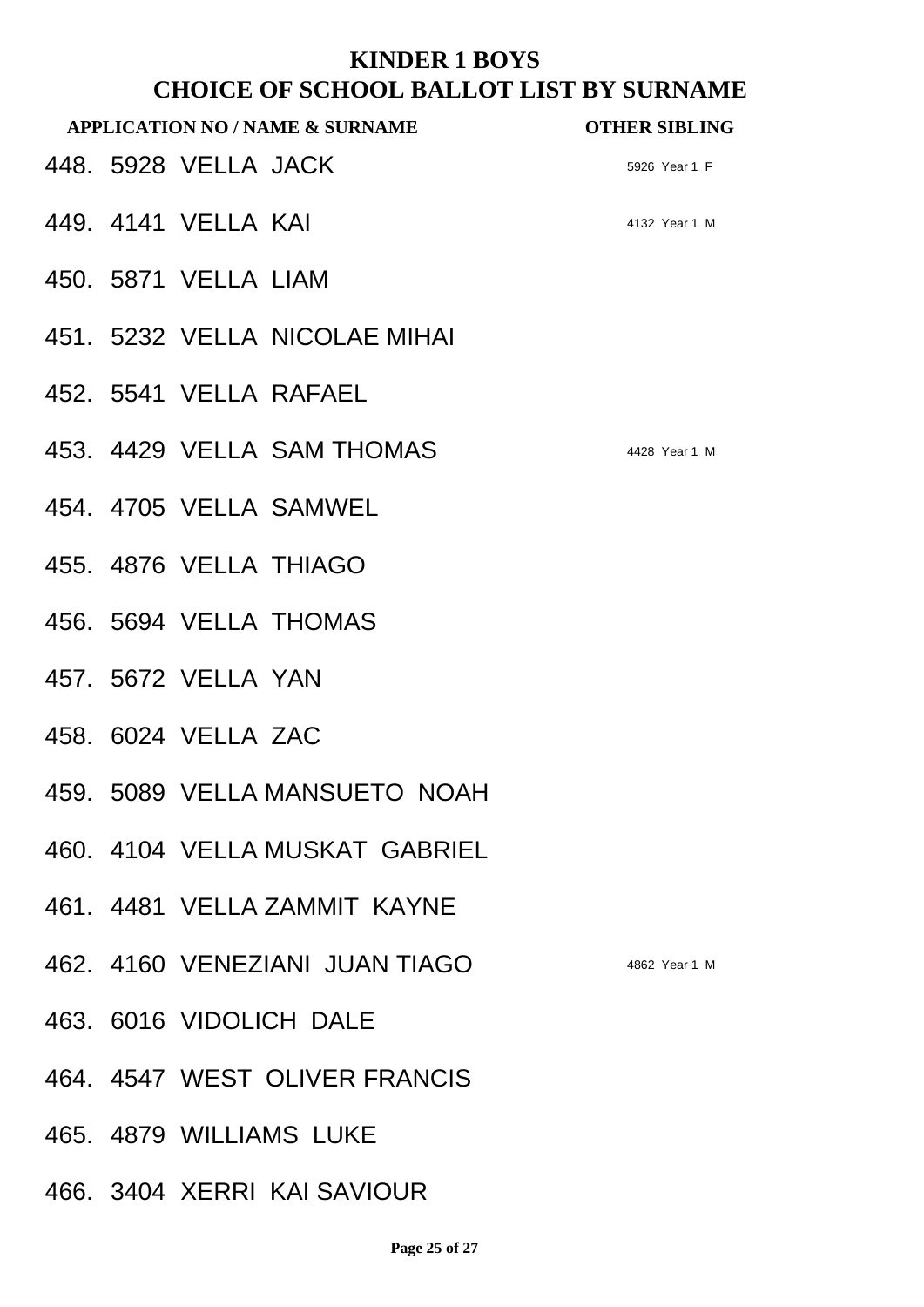**APPLICATION NO / NAME & SURNAME OTHER SIBLING**

- 467. 3446 XUEREB BLAKE
- 468. 3773 XUEREB RIZZO LUCA
- 469. 4055 ZAHRA GIANNI
- 470. 4767 ZAHRA JAN JAMES
- 471. 4909 ZAMMIT ETHAN
- 472. 4640 ZAMMIT JAKE
- 473. 3381 ZAMMIT JAMIE
- 474. 3665 ZAMMIT KYLE
- 475. 5661 ZAMMIT LUC CHRISTOPHE
- 476. 5443 ZAMMIT MATTHIAS
- 477. 3512 ZAMMIT MATTHIAS KARL 3489 Kinder 1 F
- 478. 4820 ZAMMIT MIGUEL
- 479. 5161 ZAMMIT NATHAN
- 480. 3853 ZAMMIT PEDRO
- 481. 3119 ZAMMIT THOMAS
- 482. 4230 ZAMMIT ZACHARY
- 483. 5738 ZAMMIT ZACK
- 484. 3778 ZAMMIT APAP BEN
- 485. 5578 ZAMMIT CALLEJA BERT

**Page 26 of 27**